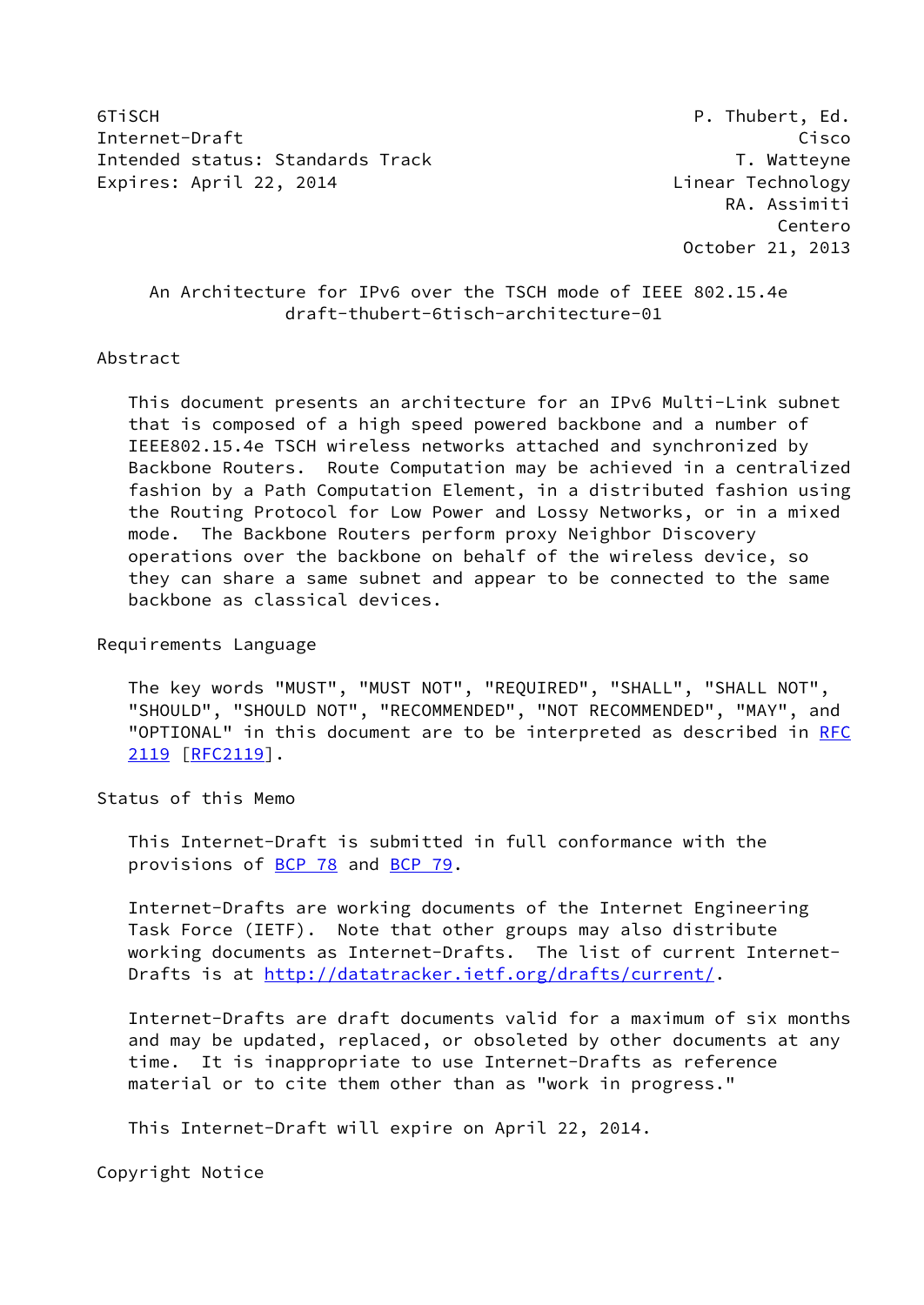<span id="page-1-0"></span> Copyright (c) 2013 IETF Trust and the persons identified as the document authors. All rights reserved.

This document is subject to **[BCP 78](https://datatracker.ietf.org/doc/pdf/bcp78)** and the IETF Trust's Legal Provisions Relating to IETF Documents ([http://trustee.ietf.org/](http://trustee.ietf.org/license-info) [license-info](http://trustee.ietf.org/license-info)) in effect on the date of publication of this document. Please review these documents carefully, as they describe your rights and restrictions with respect to this document. Code Components extracted from this document must include Simplified BSD License text as described in Section 4.e of the **[Trust Legal Provisions](https://trustee.ietf.org/license-info)** and are provided without warranty as described in the Simplified BSD License.

### Table of Contents

| $\perp$ .                                                            |  |  |
|----------------------------------------------------------------------|--|--|
| 2.                                                                   |  |  |
| $\underline{3}$ .                                                    |  |  |
| $\overline{4}$ .                                                     |  |  |
| $\overline{5}$ .<br>Communication Paradigms and Interaction Models 7 |  |  |
|                                                                      |  |  |
|                                                                      |  |  |
|                                                                      |  |  |
|                                                                      |  |  |
|                                                                      |  |  |
| 6.2. Fragment Forwarding 11                                          |  |  |
|                                                                      |  |  |
|                                                                      |  |  |
| 7.1.                                                                 |  |  |
| $7.2$ . Network Synchronization 13                                   |  |  |
| 7.3. Slotframes and Priorities 14                                    |  |  |
| $\frac{7.4}{1.4}$ . Packet Marking and Handling 14                   |  |  |
| 8. Schedule Management Mechanisms 14                                 |  |  |
| Minimal Static Scheduling 14<br>8.1.                                 |  |  |
| Neighbor-to-Neighbor Scheduling 15<br>8.2.                           |  |  |
| 8.3. Remote Monitoring and Schedule Management 15                    |  |  |
|                                                                      |  |  |
| 8.4. Hop-by-hop Scheduling 16                                        |  |  |
| $\underline{9}$ . Centralized vs. Distributed Routing 16             |  |  |
|                                                                      |  |  |
| 11. Security Considerations 17                                       |  |  |
|                                                                      |  |  |
|                                                                      |  |  |
| 13.1. Normative References 17                                        |  |  |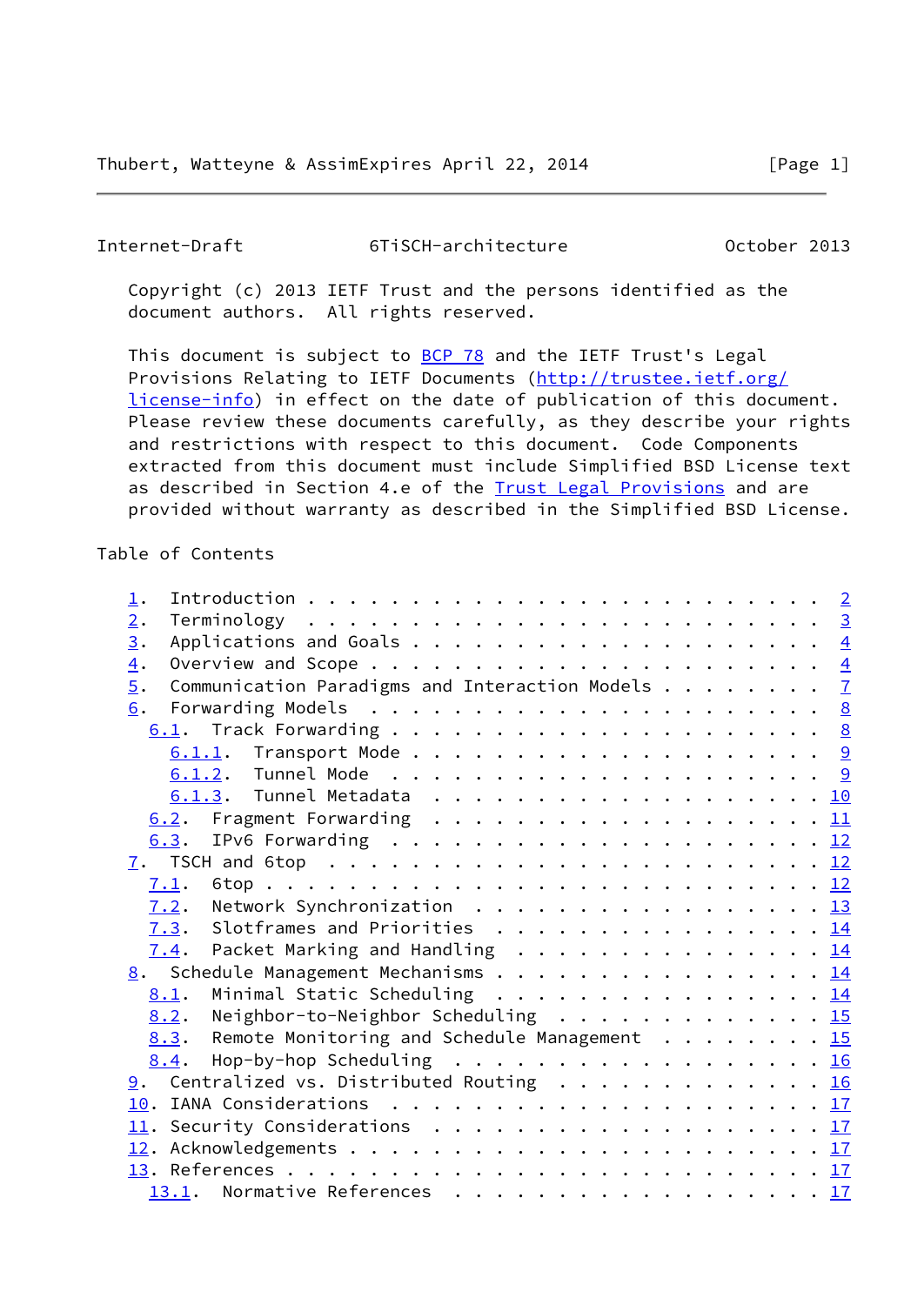| 13.2. Informative References 18          |
|------------------------------------------|
| 13.3. External Informative References 19 |
|                                          |

# <span id="page-2-0"></span>[1](#page-2-0). Introduction

 The emergence of radio technology enabled a large variety of new types of devices to be interconnected, at a very low marginal cost compared to wire, at any range from Near Field to interplanetary distances, and in circumstances where wiring would be less than

Thubert, Watteyne & AssimExpires April 22, 2014 [Page 2]

<span id="page-2-1"></span>Internet-Draft 6TiSCH-architecture October 2013

practical, for instance rotating devices.

 At the same time, a new breed of Time Sensitive Networks is being developed to enable traffic that is highly sensitive to jitter and quite sensitive to latency. Such traffic is not limited to voice and video, but also includes command and control operations such as found in industrial automation or in-vehicle sensors and actuators.

 At IEEE802.1, the "Audio/Video Task Group", was renamed TSN for Time Sensitive Networking to address Deterministic Ethernet. The IEEE802.15.4 Medium access Control (MAC) has evolved with IEEE802.15.4e that provides in particular the Timeslotted Channel Hopping (TSCH) mode for industrial-type applications.

 Though at a different time scale, both standards provide Deterministic capabilities to the point that a packet that pertains to a certain flow crosses the network from node to node following a very precise schedule, as a train that leaves intermediate stations at precise times along its path. With TSCH, time is formatted into timeslots, and an individual timeslot is allocated to unicast or broadcast communication at the MAC level. The time slotted operation reduces collisions, saves energy, and enables to more closely engineer the network for deterministic properties. The channel hopping aspect is a simple and efficient technique to combat multipath fading and external interference (for example by WiFi emitters).

 This document presents an architecture for an IPv6 Multi-Link subnet that is composed of a high speed powered backbone and a number of IEEE802.15.4e TSCH wireless networks attached and synchronized by backbone routers. Route Computation may be achieved in a centralized fashion by a Path Computation Element (PCE), in a distributed fashion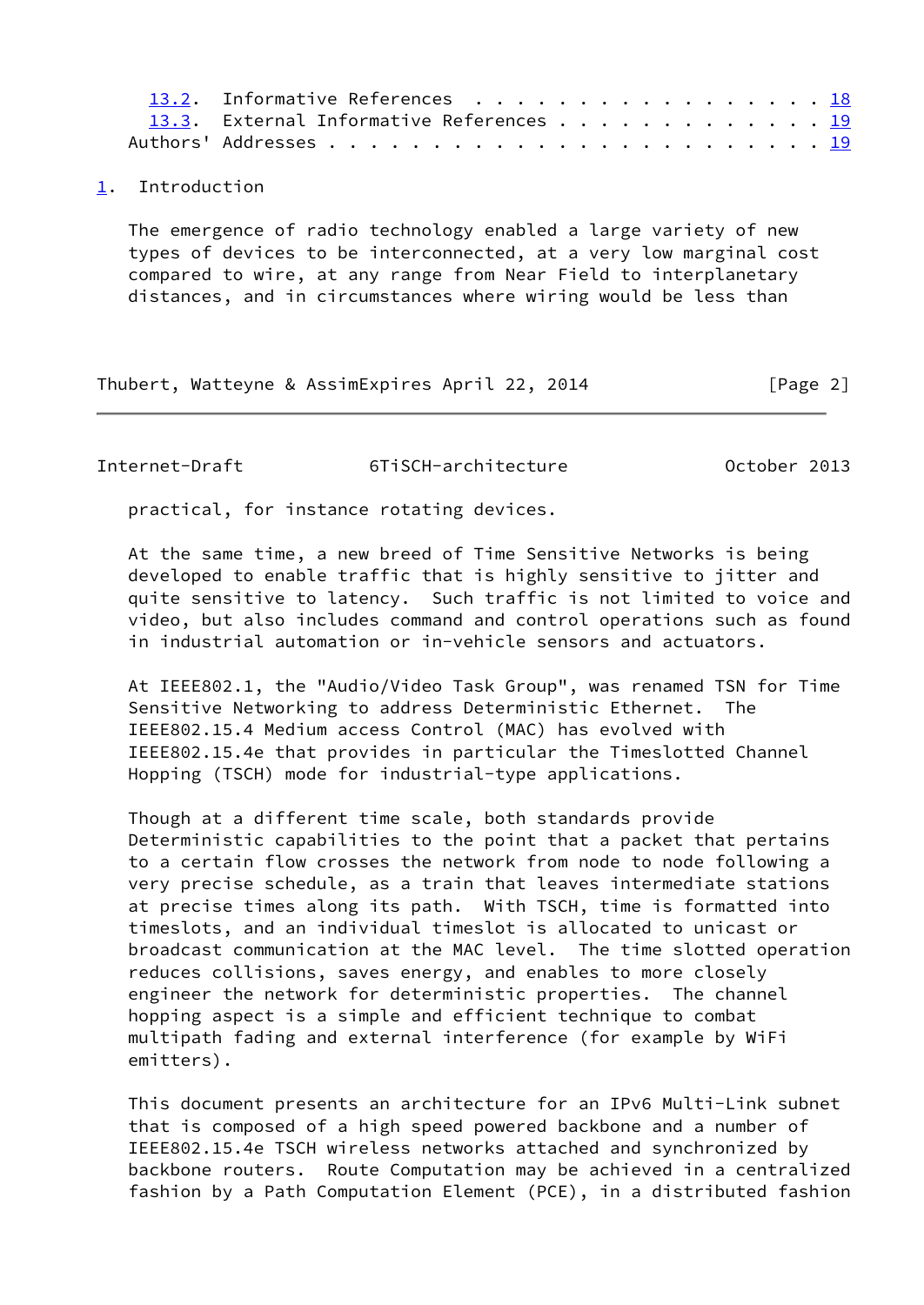using the Routing Protocol for Low Power and Lossy Networks (RPL), or in a mixed mode. The Backbone Routers perform proxy IPv6 Neighbor Discovery (ND) operations over the backbone on behalf of the wireless devices, so they can share a same IPv6 subnet and appear to be connected to the same backbone as classical devices. Timeslots and other device resources are managed by an abstract Network Management Entity (NME) that may cooperate with the PCE in order to minimize the interaction with and the load on the constrained device.

# <span id="page-3-0"></span>[2](#page-3-0). Terminology

 Readers are expected to be familiar with all the terms and concepts that are discussed in "Neighbor Discovery for IP version 6" [\[RFC4861](https://datatracker.ietf.org/doc/pdf/rfc4861)], "IPv6 over Low-Power Wireless Personal Area Networks (6LoWPANs): Overview, Assumptions, Problem Statement, and Goals" [\[RFC4919](https://datatracker.ietf.org/doc/pdf/rfc4919)], Neighbor Discovery Optimization for Low-power and Lossy Networks [\[RFC6775](https://datatracker.ietf.org/doc/pdf/rfc6775)] and "Multi-link Subnet Support in IPv6" [I-D.ietf ipv6-multilink-subnets].

# Thubert, Watteyne & AssimExpires April 22, 2014 [Page 3]

<span id="page-3-2"></span>Internet-Draft 6TiSCH-architecture October 2013

 Readers may benefit from reading the "RPL: IPv6 Routing Protocol for Low-Power and Lossy Networks" [\[RFC6550](https://datatracker.ietf.org/doc/pdf/rfc6550)] specification; "Multi-Link Subnet Issues" [\[RFC4903](https://datatracker.ietf.org/doc/pdf/rfc4903)]; "Mobility Support in IPv6" [[RFC6275](https://datatracker.ietf.org/doc/pdf/rfc6275)]; "Neighbor Discovery Proxies (ND Proxy)" [\[RFC4389](https://datatracker.ietf.org/doc/pdf/rfc4389)]; "IPv6 Stateless Address Autoconfiguration" [[RFC4862\]](https://datatracker.ietf.org/doc/pdf/rfc4862); "FCFS SAVI: First-Come, First- Served Source Address Validation Improvement for Locally Assigned IPv6 Addresses" [\[RFC6620](https://datatracker.ietf.org/doc/pdf/rfc6620)]; and "Optimistic Duplicate Address Detection" [[RFC4429\]](https://datatracker.ietf.org/doc/pdf/rfc4429) prior to this specification for a clear understanding of the art in ND-proxying and binding.

 The draft uses terminology defined or referenced in [I-D.palattella- 6tisch-terminology], [\[I-D.chakrabarti-nordmark-6man-efficient-nd\]](#page-20-2), [\[I-D.roll-rpl-industrial-applicability](#page-8-3)], [\[RFC5191](https://datatracker.ietf.org/doc/pdf/rfc5191)] and [\[RFC4080](https://datatracker.ietf.org/doc/pdf/rfc4080)].

 The draft also conforms to the terms and models described in [\[RFC3444](https://datatracker.ietf.org/doc/pdf/rfc3444)] and [[RFC5889](https://datatracker.ietf.org/doc/pdf/rfc5889)] and uses the vocabulary and the concepts defined in [[RFC4291\]](https://datatracker.ietf.org/doc/pdf/rfc4291) for the IPv6 Architecture.

<span id="page-3-1"></span>[3](#page-3-1). Applications and Goals

The architecture derives from existing industrial standards for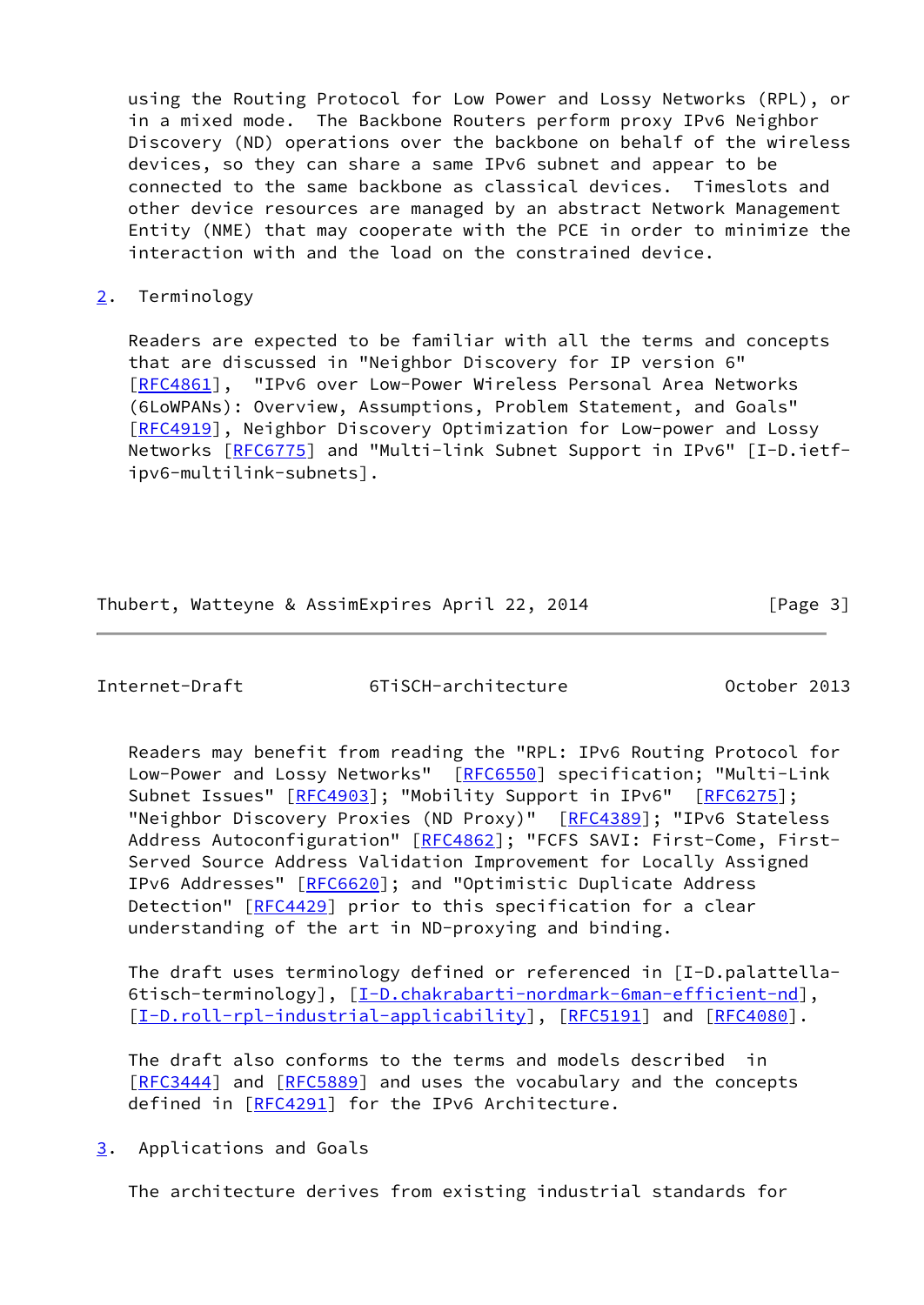Process Control by its focus on Deterministic Networking, in particular with the use of the IEEE802.15.4e TSCH MAC [[IEEE802154e](#page-22-1)] and the centralized PCE. This approach leverages the TSCH MAC benefits for high reliability against interference, low-power consumption on deterministic traffic, and its Traffic Engineering capabilities. Deterministic Networking applies in particular to open and closed control loops, as well as supervisory control flows and management.

 An incremental set of industrial requirements are addressed with the addition of an autonomic and distributed routing operation based on RPL. These use cases include plant setup and decommissioning, as well as monitoring of lots of lesser importance measurements such as corrosion and events. RPL also enables mobile use cases such as mobile workers and cranes.

 A Backbone Router is included in order to scale the factory plant subnet to address large deployments, with proxy ND and time synchronization over a high speed backbone.

 The architecture also applies to building automation that leverage RPL's storing mode to address multipath over a large number of hops, in-vehicle command and control that can be as demanding as industrial applications, commercial automation and asset Tracking with mobile scenarios, home automation and domotics which become more reliable and thus provide a better user experience, and resource management (energy, water, etc.).

<span id="page-4-0"></span>[4](#page-4-0). Overview and Scope

Thubert, Watteyne & AssimExpires April 22, 2014 [Page 4]

Internet-Draft 6TiSCH-architecture October 2013

 The scope of the present work is a subnet that, in its basic configuration, is made of a IEEE802.15.4e Timeslotted Channel Hopping (TSCH)  $[I-Dwatteyne-6tisch-tsch] MAC Low Power Lossy Network (LLN).$ 

| .                |     |
|------------------|-----|
| External Network |     |
|                  |     |
|                  | NME |
| LLN Border       |     |
| router           |     |
|                  |     |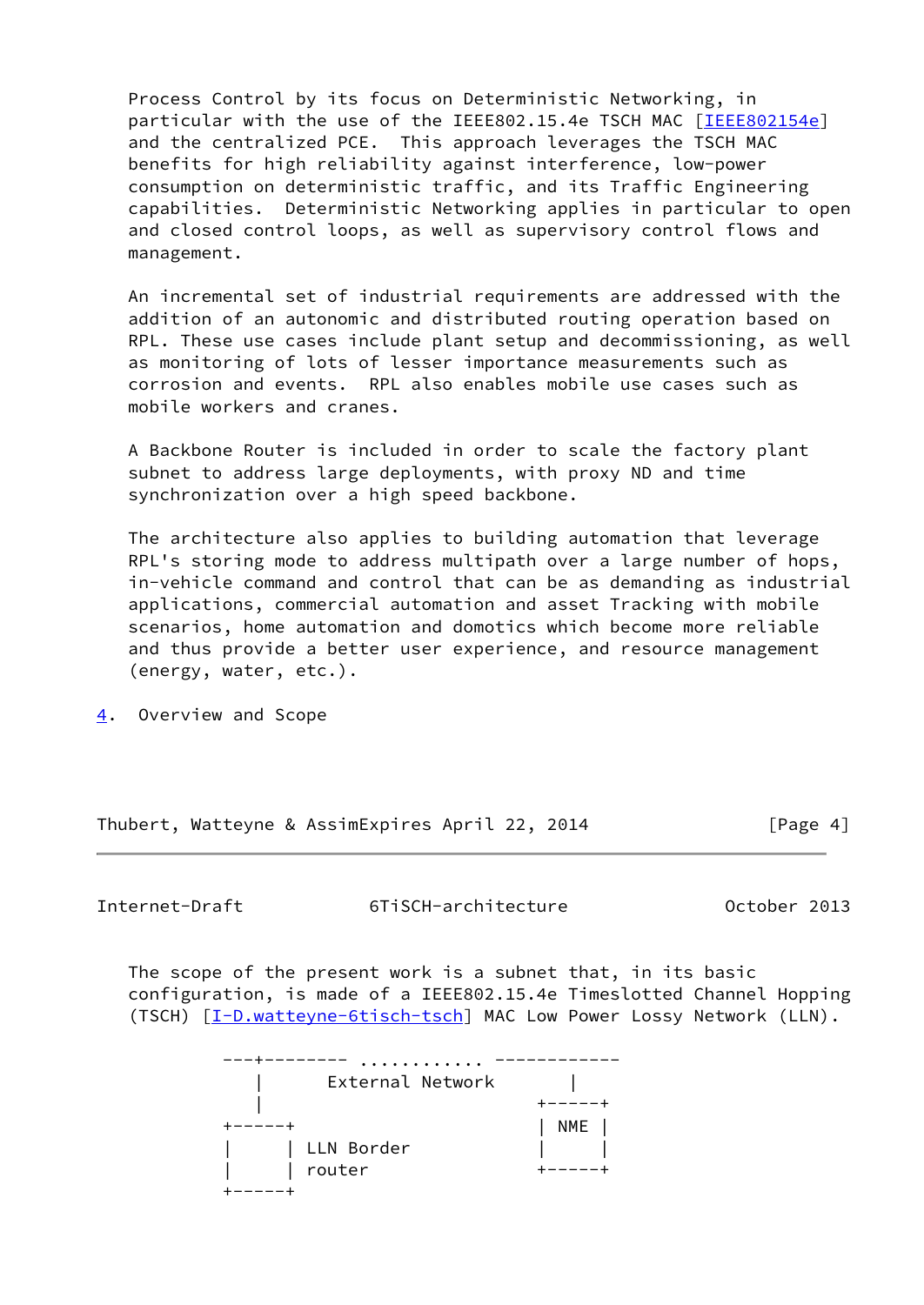

 The LLN devices communicate over IPv6 [[RFC2460](https://datatracker.ietf.org/doc/pdf/rfc2460)] using the 6LoWPAN Header Compression (6LoWPAN HC) [\[RFC6282](https://datatracker.ietf.org/doc/pdf/rfc6282)]. From the perpective of Layer 3, a single LLN interface (typically an IEEE802.15.4-compliant radio) may be seen as a collection of Links with different capabilities for unicast or multicast services. An IPv6 subnet spans over multiple links, effectively forming a Multi-Link subnet. Within that subnet, Neighbor Devices are discovered with 6LoWPAN Neighbor Discovery (6LoWPAN ND) [\[RFC6775](https://datatracker.ietf.org/doc/pdf/rfc6775)]. The Routing Protocol for Low Power and Lossy Networks (RPL) [\[RFC6550](https://datatracker.ietf.org/doc/pdf/rfc6550)] enables routing within the LLN, typically within the Multi-Link subnet in the so called Route Over fashion. RPL forms Destination Oriented Directed Acyclic Graphs (DODAGs) within Instances of the protocol, each Instance being associated with an Objective Function (OF) to form a routing topology. A particular LLN device, the LLN Border Router (LBR), acts as RPL root, 6LoWPAN HC terminator, and LLN Border Router (LBR) to the outside. The LBR is usually powered. More on RPL Instances can be found in  $[REC6550]$ , sections "3.1.2. RPL Identifiers" and "3.1.3. Instances, DODAGs, and DODAG Versions".

 An extended configuration of the subnet comprises multiple LLNs. The LLNs are interconnected and synchronized over a backbone, that can be wired or wireless. The backbone can be a classical IPv6 network, with Neighbor Discovery operating as defined in [\[RFC4861](https://datatracker.ietf.org/doc/pdf/rfc4861)] and [\[RFC4862](https://datatracker.ietf.org/doc/pdf/rfc4862)]. The backbone can also support Efficiency-aware IPv6 Neighbor Discovery Optimizations [I-D.chakrabarti-nordmark-6man efficient-nd] in mixed mode as described in [I-D.thubert-6lowpan backbone-router].

 Security is often handled at layer 2 and Layer 4. Authentication during the join process can be handled by the Protocol for Carrying Authentication for Network access (PANA) [\[RFC5191](https://datatracker.ietf.org/doc/pdf/rfc5191)].

Thubert, Watteyne & AssimExpires April 22, 2014 [Page 5]

Internet-Draft 6TiSCH-architecture October 2013

The LLN devices are time-synchronized at the MAC level. The LBR that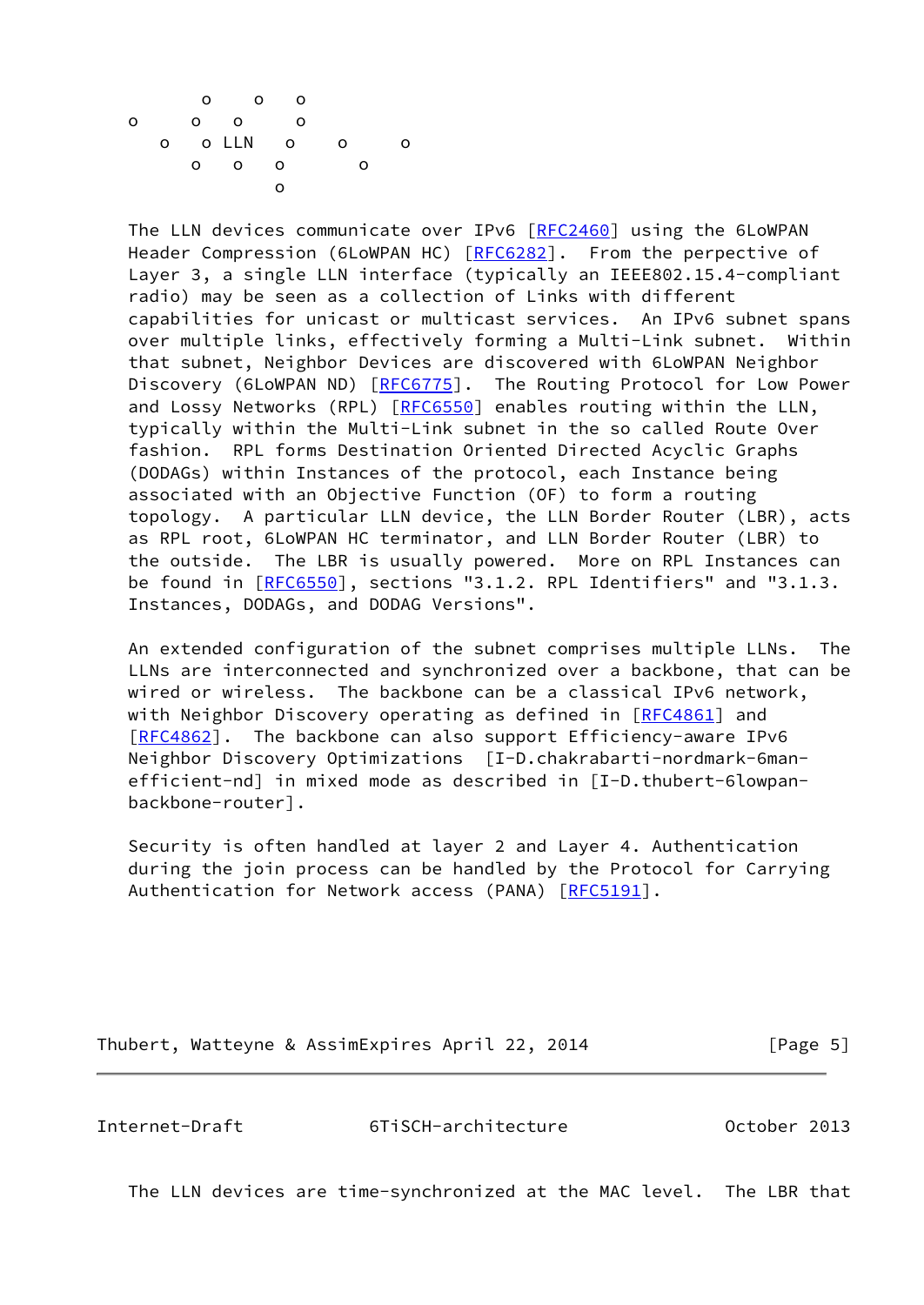serves as time source is a RPL parent in a particular RPL instance that serves for time synchronization; this way, the time synchronization starts at the RPL root and follows the RPL DODAGs with no timing loop.

 In the extended configuration, the functionality of the LBR is enhanced to that of Backbone Router (BBR). A BBR is an LBR, but also an Energy Aware Default Router (NEAR) as defined in [I-D.chakrabarti nordmark-6man-efficient-nd]. The BBR performs ND proxy operations between the registered devices and the classical ND devices that are located over the backbone. 6TiSCH BBRs synchronize with one another over the backbone, so as to ensure that the multiple LLNs that form the IPv6 subnet stay tightly synchronized. If the Backbone is Deterministic (such as defined by the Time Sensitive Networking WG at IEEE), then the Backbone Router ensures that the end-to-end deterministic behavior is maintained between the LLN and the backbone.



The main architectural blocks are arranged as follows: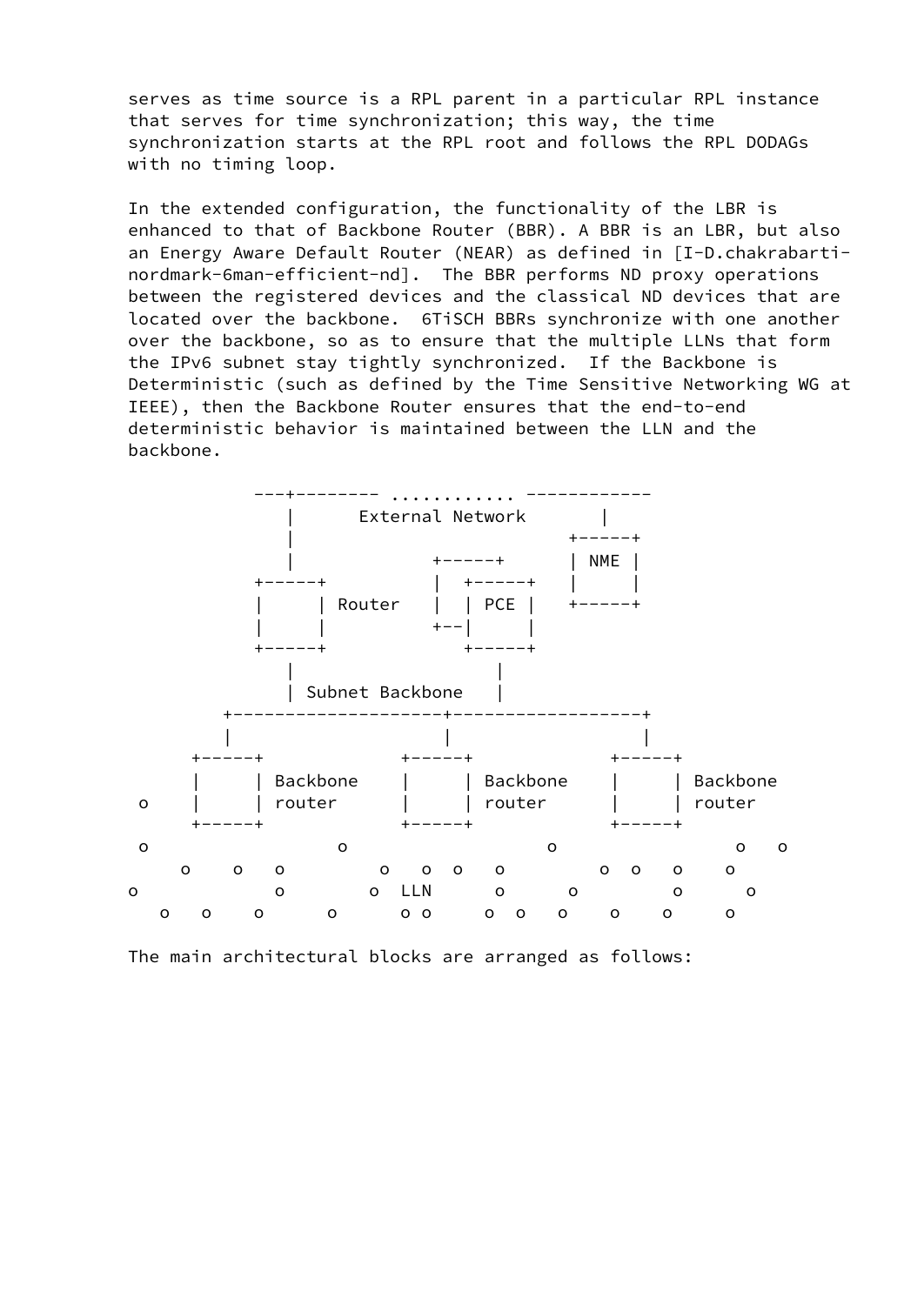<span id="page-7-1"></span>Internet-Draft 6TiSCH-architecture October 2013

| PCEP               | CoAP<br>PCE   DTLS           |            |  | PANA   6LOWPAN   RPL<br>ND. |  |      |
|--------------------|------------------------------|------------|--|-----------------------------|--|------|
| ----<br><b>TCP</b> | ----+                        | <b>UDP</b> |  | ICMP                        |  | RSVP |
|                    | ----+<br>IP <sub>v6</sub>    |            |  |                             |  |      |
|                    | <b>6LoWPAN HC</b>            |            |  |                             |  |      |
|                    | 6top                         |            |  |                             |  |      |
|                    | IEEE802.15.4e<br><b>TSCH</b> |            |  |                             |  |      |
|                    |                              |            |  |                             |  |      |

 RPL is the routing protocol of choice for LLNs. (TBD RPL) whether there is a need to define a 6TiSCH OF.

 (tbd NME) COMAN is working on network Management for LLN. They are considering the Open Mobile Alliance (OMA) Lightweight M2M (LWM2M) Object system. This standard includes DTLS, CoAP (core plus Block and Observe patterns), SenML and CoAP Resource Directory.

 (tbd PCE) need to work with PCE WG to define flows to PCE, and define how to accommodate PCE routes and reservation. Will probably look a lot like GMPLS.

 (tbd Backbone Router) need to work with 6MAN to define ND proxy. Also need BBR sync sync between deterministic Ethernet and 6TiSCH LLNs.

IEEE802.1TSN: external, maintain consistency. See also AVnu.

IEEE802.15.4: external, (tbd need updates?).

ISA100.20 Common Network Management: external, maintain consistency.

IoT6 European Project: external, maintain consistency.

<span id="page-7-0"></span>[5](#page-7-0). Communication Paradigms and Interaction Models

[I-D.palattella-6tisch-terminology] defines the terms of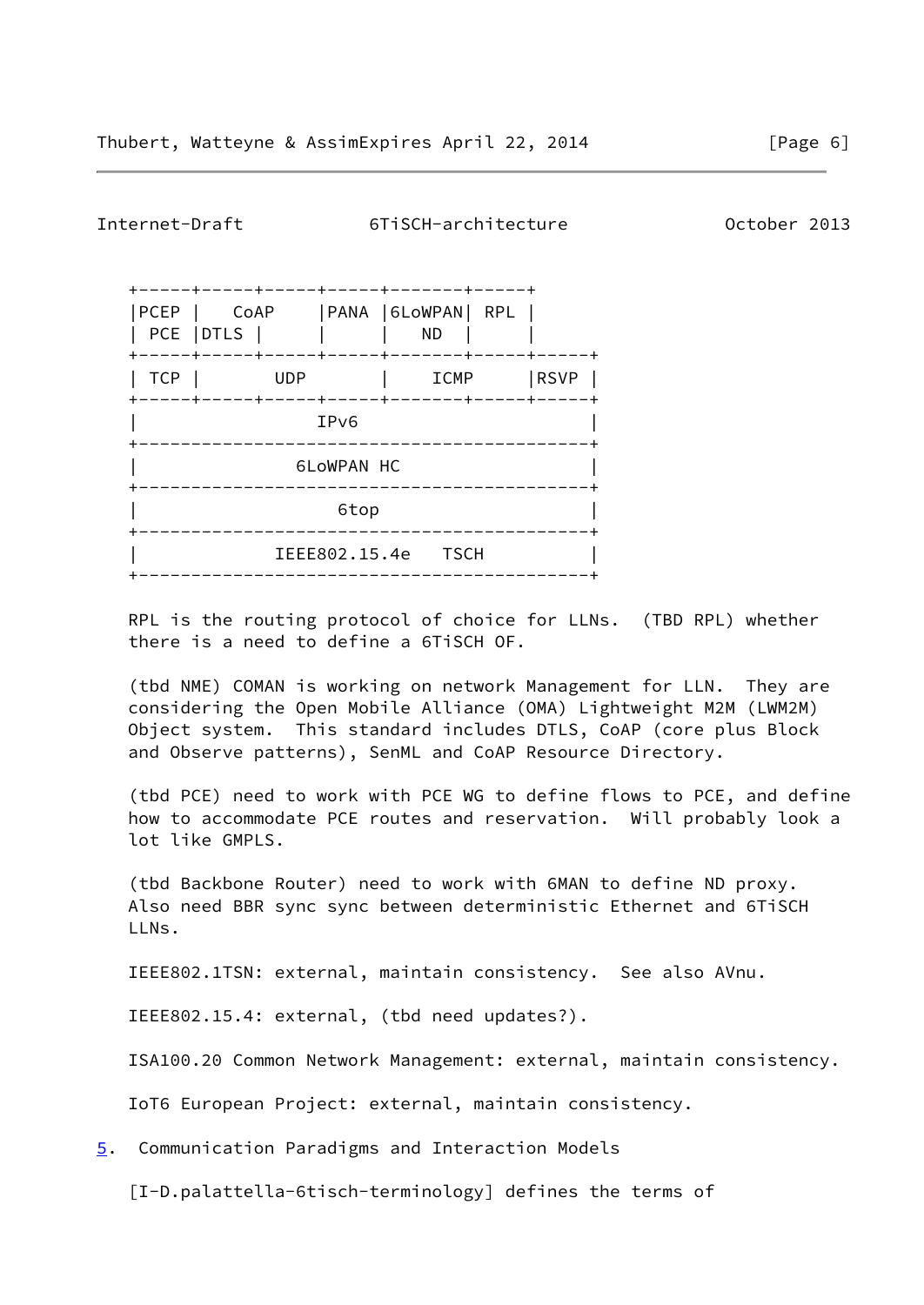Communication Paradigms and Interaction Models, which can be placed in parallel to the Information Models and Data Models that are defined in [[RFC3444\]](https://datatracker.ietf.org/doc/pdf/rfc3444).

 A Communication Paradigms would be an abstract view of a protocol exchange, and would come with an Information Model for the information that is being exchanged. In contrast, an Interaction Models would be more refined and could point on standard operation such as a Representational state transfer (REST) "GET" operation and

Thubert, Watteyne & AssimExpires April 22, 2014 [Page 7]

<span id="page-8-1"></span>Internet-Draft 6TiSCH-architecture October 2013

 would match a Data Model for the data that is provided over the protocol exchange.

<span id="page-8-3"></span>[I-D.roll-rpl-industrial-applicability] section 2.1.3. and next discusses appplication-layer paradigms, such as Source-sink (SS) that is a Multipeer to Multipeer (MP2MP) model that is primarily used for alarms and alerts, Publish-subscribe (PS, or pub/sub) that is typically used for sensor data, as well as Peer-to-peer (P2P) and Peer-to-multipeer (P2MP) communications. Additional considerations on Duocast and its N-cast generalization are also provided. Those paradigms are frequently used in industrial automation, which is a major use case for IEEE802.15.4e TSCH wireless networks with  $[**ISA100.11a**]$  and  $[**HART**]$ .

 This specification focusses on Communication Paradigms and Interaction Models for packet forwarding and TSCH resources (cells) management. L ink-layer and Network-layer Packet forwarding interactions are discussed in  $Section 6$ , whereas Link-layer (one hop), Network-layer (multithop along a track), and Application-layer (remote control) management mechanisms for the TSCH schedule are discussed in [Section 8](#page-16-1).

<span id="page-8-0"></span>[6](#page-8-0). Forwarding Models

 6TiSCH supports three different forwarding model, G-MPLS Track Forwarding (TF), 6LoWPAN Fragment Forwarding (FF) and IPv6 Forwarding (6F).

<span id="page-8-2"></span>[6.1](#page-8-2). Track Forwarding

 Track Forwarding is the simplest and fastest. A set of input cells are uniquely bound to a set of output cells, representing a forwarding state that can be used regardless of the upper layer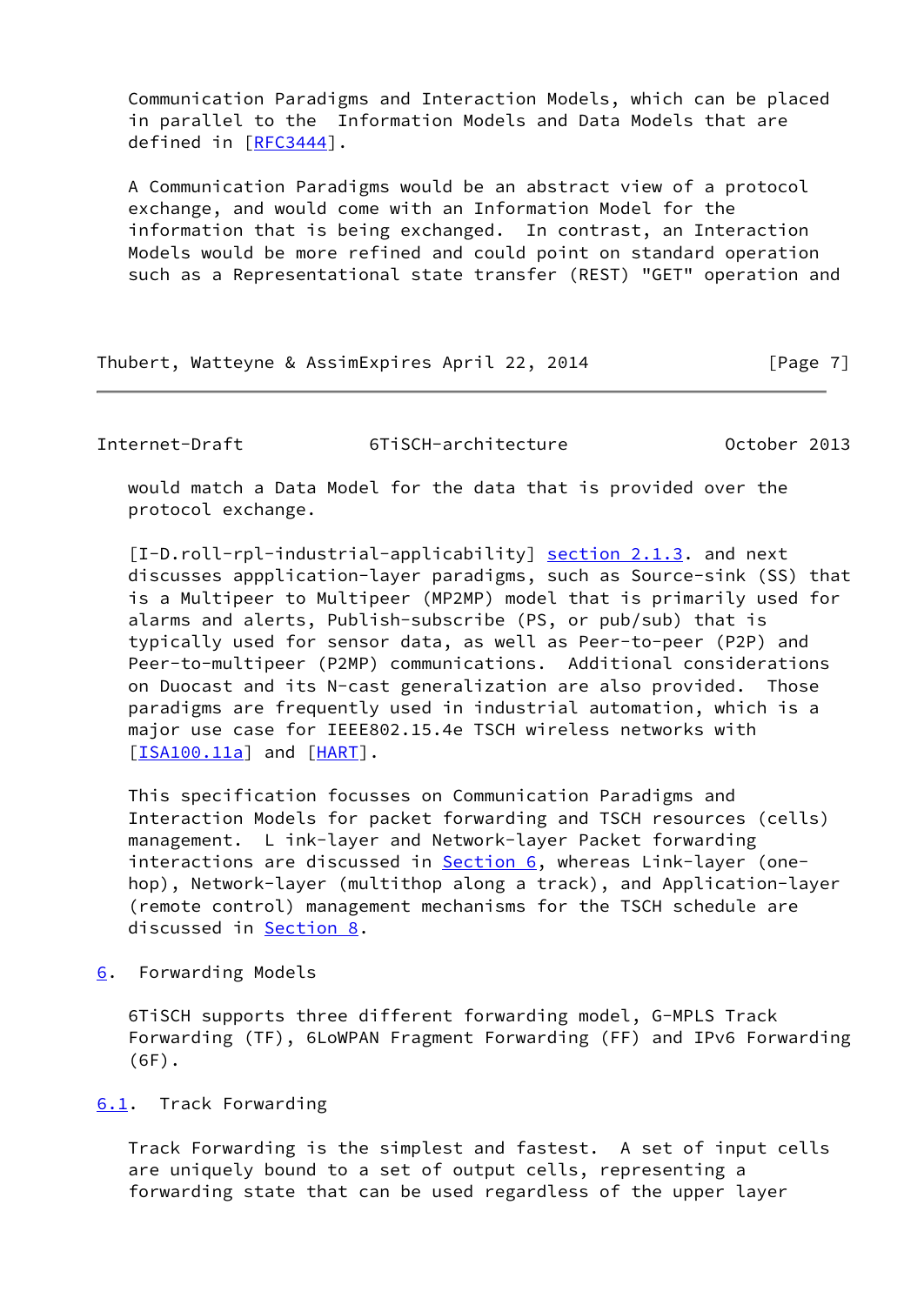protocol. This model can effectively be seen as a G-MPLS operation in that the information used to switch is not an explicit label, but rather related to other properties of the way the packet was received, a particular cell in the case of 6TiSCH. As a result, as long as the TSCH MAC (and Layer 2 security) accepts a frame, that frame can be switched regardless of the protocol, whether this is an IPv6 packet, a 6LoWPAN fragment, or a frame from an alternate protocol such as WirelessHART of ISA100.11a.

 A Track is defined end-to-end as a succession of timeslots. A timeslot belongs to at most one Track. For a given iteration of a Slotframe, the timeslot is associated uniquely with a cell, which indicates the channel at which the timeslot operates for that iteration.

Thubert, Watteyne & AssimExpires April 22, 2014 [Page 8]

<span id="page-9-1"></span>Internet-Draft 6TiSCH-architecture October 2013

 A data frame that is forwarded along a Track has a destination MAC address set to broadcast or a multicast address depending on MAC support. This way, the MAC layer in the intermediate nodes accepts the incoming frame and 6top switches it without incurring a change in the MAC header. In the case of IEEE802.15.4e, this means effectively broadcast, so that along the Track the short address for the destination is set to 0xFFFF.

 Conversely, a frame that is received along a Track with a destination MAC address set to this node is extracted from the Track stream and delivered to the upper layer. A frame with an unrecognised MAC address is ignored at the MAC layer and thus is not received at the 6top sublayer.

There are 2 modes for a Track, transport mode and tunnel mode.

<span id="page-9-0"></span>[6.1.1](#page-9-0). Transport Mode

 In transport mode, the PDU is associated flow information that refers uniquely to the Track, so the 6top sublayer can place the frame in the appropriate timeslot without ambiguity. In the case of IPv6 traffic, flow identification is transported in the Flow Label of the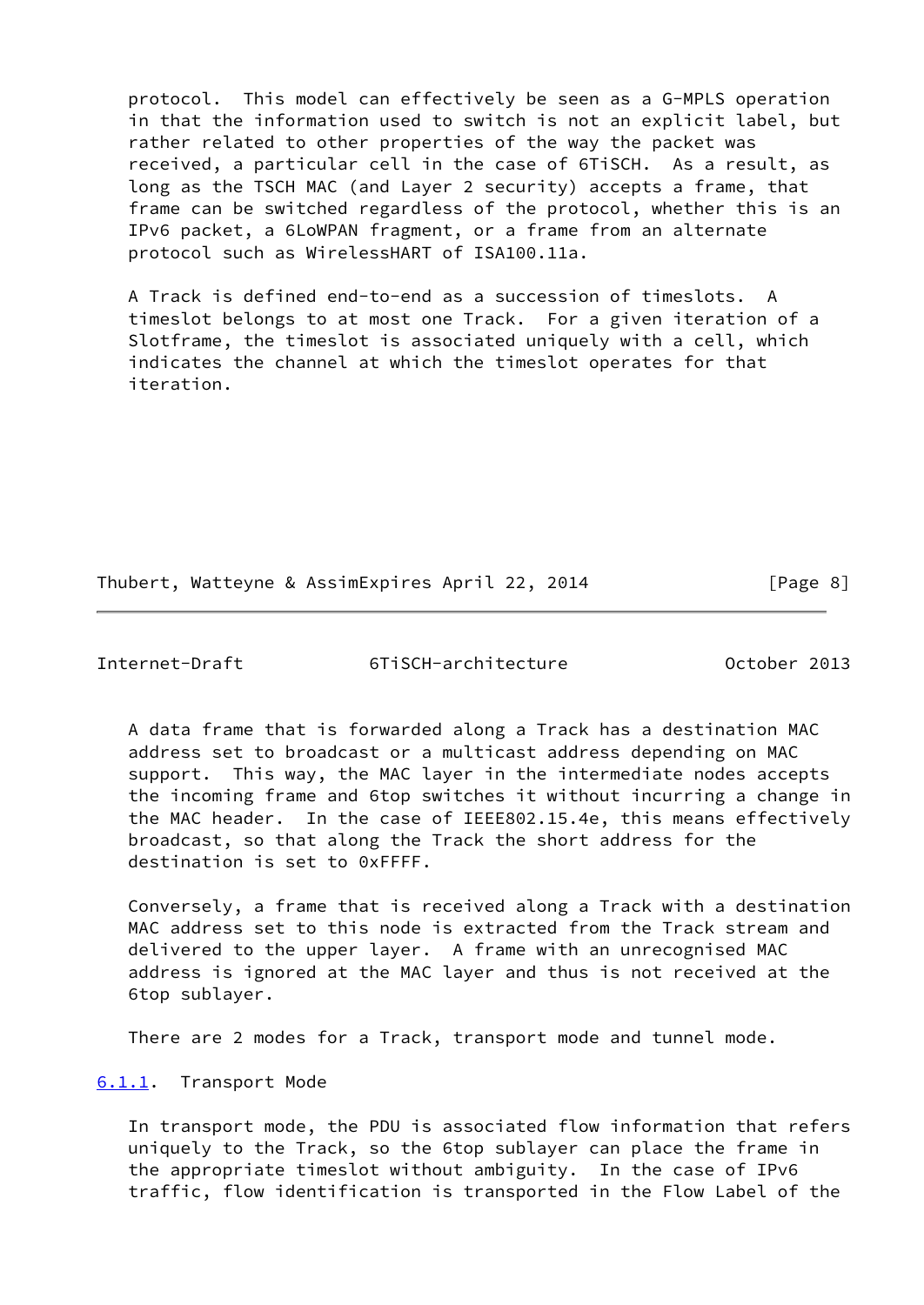IPv6 header. Associated with the source IPv6 address, the flow label forms a globally unique identifier for that particular Track that is validated at egress before restoring the destination MAC address (dmac) and punting to the upper layer.



# <span id="page-10-0"></span>[6.1.2](#page-10-0). Tunnel Mode

 In tunnel mode, the frames originate from an arbitrary protocol over a compatible MAC that may or may not be synchronized with the 6TiSCH network. An example of this would be a router with a dual radio that is capable of receiving and sending WirelessHART or ISA100.11a frames with the second radio, by presenting itself as an access Point or a Backbone Router, respectively.

 In that mode, some entity (e.g. PCE) can coordinate with a WirelessHART Network Manager or an ISA100.11a System Manager to

Thubert, Watteyne & AssimExpires April 22, 2014 [Page 9]

<span id="page-10-1"></span>Internet-Draft 6TiSCH-architecture October 2013

 specify the flows that are to be transported transparently over the Track.

| IPv6       |                     |                         |
|------------|---------------------|-------------------------|
| 6LoWPAN HC |                     |                         |
| 6top       | set<br>$+$ dmac $+$ | restore<br>$+$ dmac $+$ |
| TSCH MAC   |                     |                         |
|            |                     | $\ddot{\phantom{a}}$    |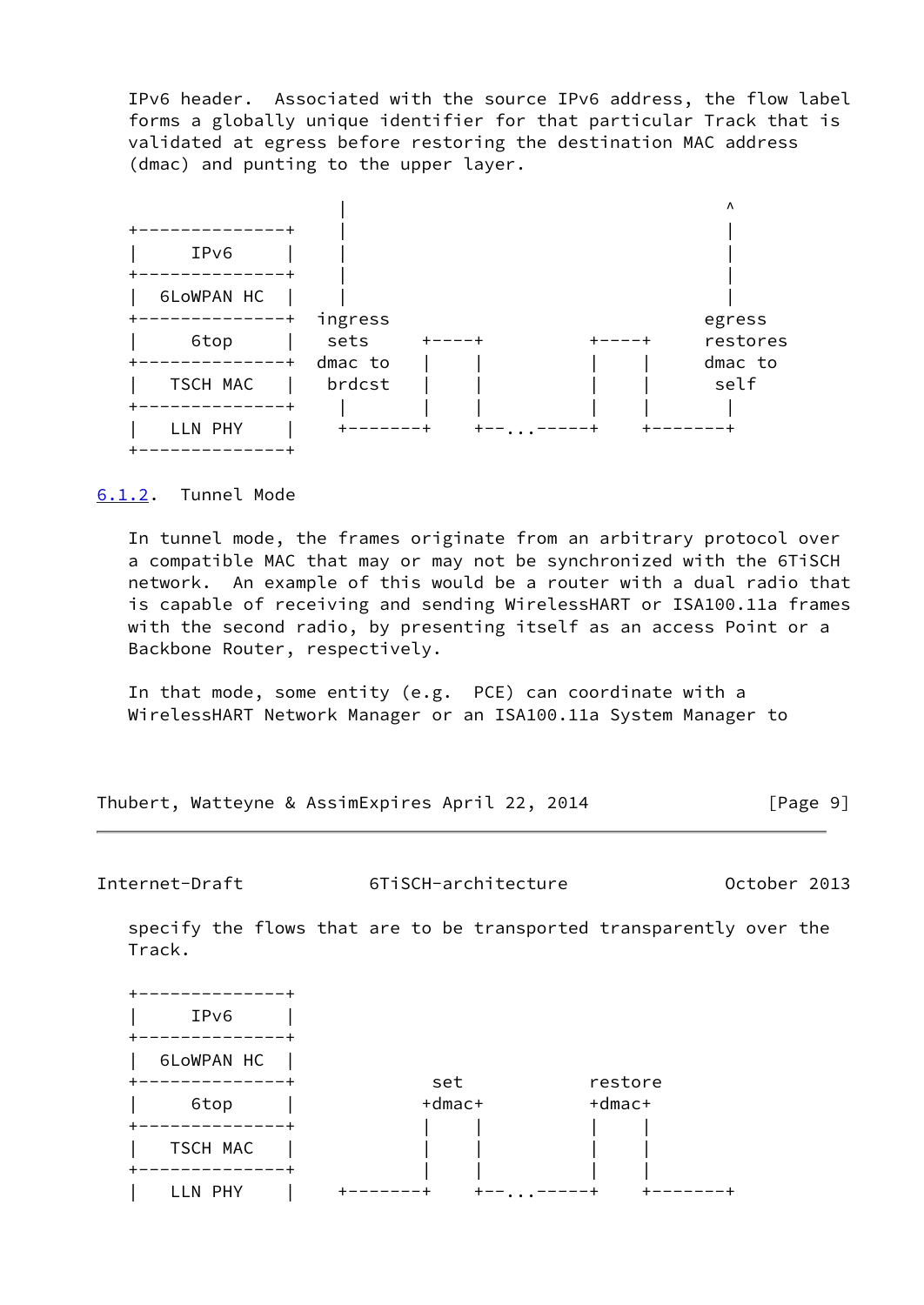|               | ingress | egress |
|---------------|---------|--------|
| LLN PHY       |         |        |
| TSCH MAC      |         |        |
| ISA100/WiHART |         |        |

 In that case, the flow information that identifies the Track is uniquely derived from the information at the receiving end, for instance the incoming timeslots, or an ISA100.11a ContractId. At the ingress 6TiSCH router, the packet destination is recognized as self but the flow information indicates that the frame must be tunnelled over a particular 6top Track so the packet is not punted to upper layer. Instead, it is passed to the 6top sublayer for switching. The 6top sublayer in the ingress router overrides the destination MAC to broadcast and forwards.

 At the egress 6top router, the reverse operation occurs. Based on metadata associated to the Track, the frame is passed to the appropriate link layer with the destination MAC restored.

<span id="page-11-0"></span>[6.1.3](#page-11-0). Tunnel Metadata

 Metadata coming with the Track configuration is expected to provide the destination MAC address of the egress endpoint as well as the tunnel mode and specific data depending on the mode, for instance a service access point for frame delivery at egress. If the tunnel egress point does not have a MAC address that matches the configuration, the Track installation fails.

Thubert, Watteyne & AssimExpires April 22, 2014 [Page 10]

<span id="page-11-1"></span>

Internet-Draft 6TiSCH-architecture October 2013

 In transport mode, if the final layer 3 destination is the tunnel termination, then it is possible that the IPv6 address of the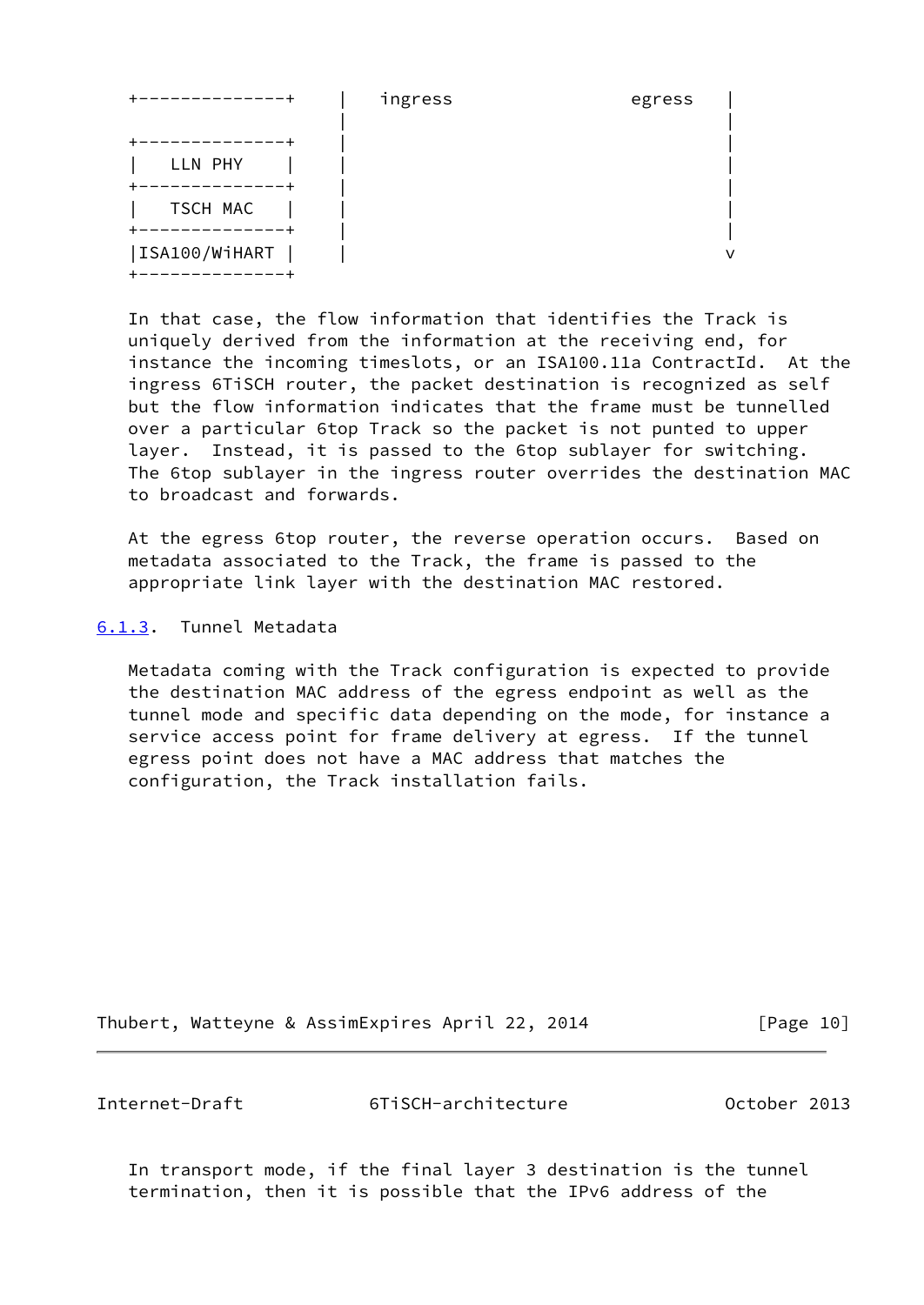destination is compressed at the 6LoWPAN sublayer based on the MAC address. It is thus mandatory at the ingress point to validate that the MAC address that was used at the 6LoWPAN sublayer for compression matches that of the tunnel egress point. For that reason, the node that injects a packet on a Track checks that the destination is effectively that of the tunnel egress point before it overwrites it to broadcast. The 6top sublayer at the tunnel egress point reverts that operation to the MAC address obtained from the tunnel metadata.

# <span id="page-12-0"></span>[6.2](#page-12-0). Fragment Forwarding

 Considering that 6LoWPAN packets can be as large as 1280 bytes (the IPv6 MTU), and that the non-storing mode of RPL implies Source Routing that requires space for routing headers, and that a IEEE802.15.4 frame with security may carry in the order of 80 bytes of effective payload, an IPv6 packet might be fragmented into more than 16 fragments at the 6LoWPAN sublayer.

 This level of fragmentation is much higher than that traditionally experienced over the Internet with IPv4 fragments, where fragmentation is already known as harmful.

 In the case to a multihop route within a 6TiSCH network, Hop-by-Hop recomposition occurs at each hop in order to reform the packet and route it. This creates additional latency and forces intermediate nodes to store a portion of a packet for an undetermined time, thus impacting critical resources such as memory and battery.

 [I-D.thubert-roll-forwarding-frags] describes a mechanism whereby the datagram tag in the 6LoWPAN Fragment is used as a label for switching at the 6LoWPAN sublayer. The draft allows for a degree of flow control base on an Explicit Congestion Notification, as well as end to-end individual fragment recovery.

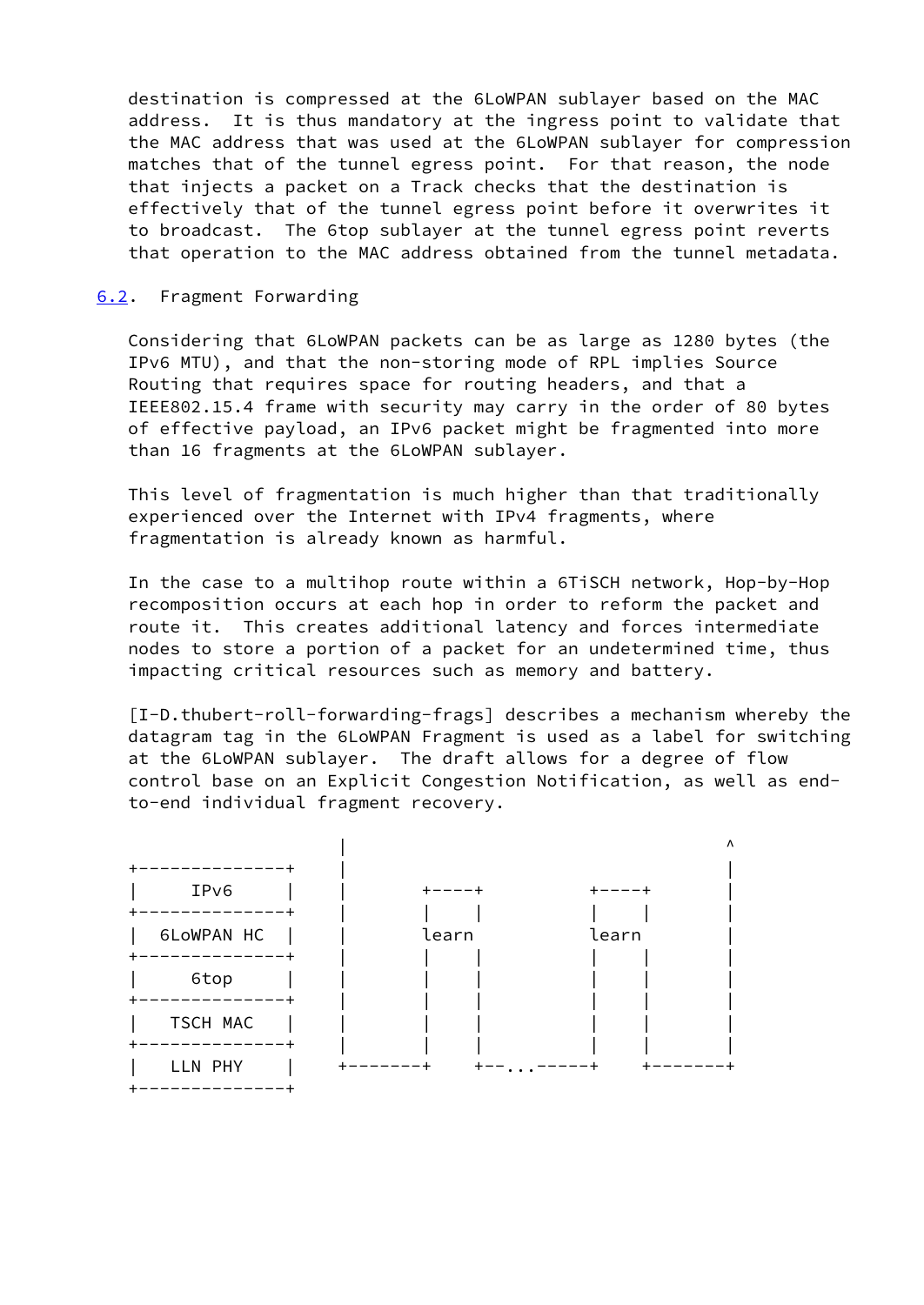<span id="page-13-1"></span>Internet-Draft 6TiSCH-architecture October 2013

 In that model, the first fragment is routed based on the IPv6 header that is present in that fragment. The 6LoWPAN sublayer learns the next hop selection, generates a new datagram tag for transmission to the next hop, and stores that information indexed by the incoming MAC address and datagram tag. The next fragments are then switched based on that stored state.



 A bitmap and an ECN echo in the end-to-end acknowledgement enable the source to resend the missing fragments selectively. The first fragment may be resent to carve a new path in case of a path failure. The ECN echo set indicates that the number of outstanding fragments should be reduced.

### <span id="page-13-0"></span>[6.3](#page-13-0). IPv6 Forwarding

 As the packets are routed at layer 3, traditional QoS and RED operations are expected to prioritize flows with differentiated services. A new class of service for Deterministic Forwarding is being defined to that effect in [I-D.svshah-tsvwg-lln-diffserv recommendations].

|            |          |          | Λ |
|------------|----------|----------|---|
|            |          |          |   |
| IPv6       | $+-QoS+$ | $+-QoS+$ |   |
| --------   |          |          |   |
| 6LoWPAN HC |          |          |   |
| ----       |          |          |   |
| 6top       |          |          |   |
|            |          |          |   |
| TSCH MAC   |          |          |   |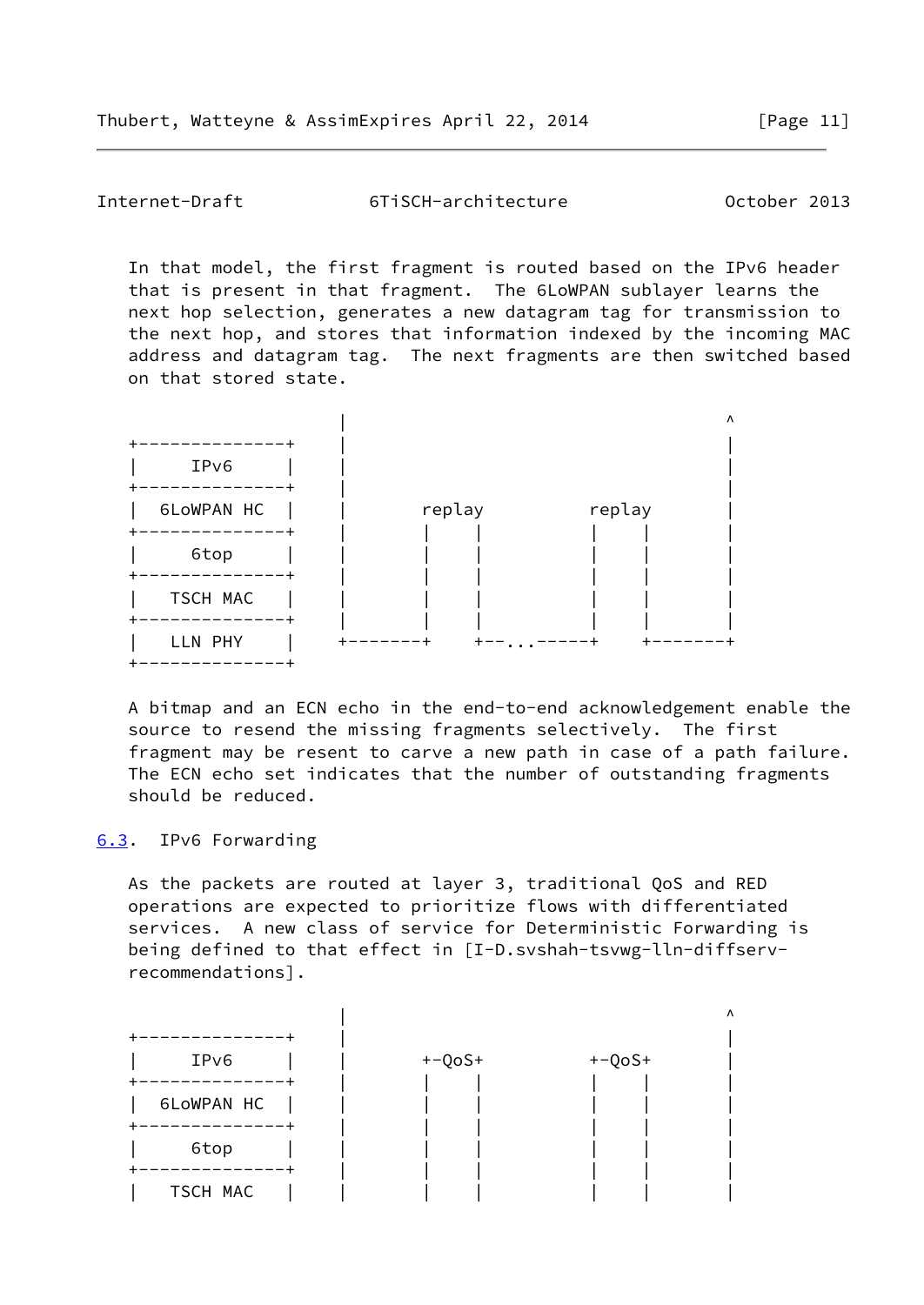| -------------+                           <br>LLN PHY   +-------+ +-------+ |  |  |
|----------------------------------------------------------------------------|--|--|
| 7. TSCH and 6top                                                           |  |  |

<span id="page-14-1"></span><span id="page-14-0"></span>[7.1](#page-14-1). 6top

Thubert, Watteyne & AssimExpires April 22, 2014 [Page 12]

<span id="page-14-3"></span>

Internet-Draft 6TiSCH-architecture October 2013

 6top is a sublayer which is the next higher layer to TSCH and which offers a set of commands defining data and management interfaces. The management interface of 6top enables an upper layer to schedule cells and Slotframes in the TSCH schedule. 6top is defined in [I-D .wang-6tisch-6top].

 If the scheduling entity explicitly specifies the slotOffset/ channelOffset of the cells to be added/deleted, those cells are marked as "hard". 6top cannot move hard cells in the TSCH schedule. Hard cells are for example used by a central PCE.

 6top contains a monitoring process which monitors the performance of cells, and can move a cell in the TSCH schedule when it performs bad. This is only applicable to cells which are marked as "soft". To reserve a soft cell, the higher layer does not indicate the exact slotOffset/channelOffset of the cell to add, but rather the resulting bandwidth and QoS requirements. When the monitoring process triggers a cell reallocation, the two neighbor motes communicating over this cell negotiate its new position in the TSCH schedule.

<span id="page-14-2"></span>[7.2](#page-14-2). Network Synchronization

 Nodes in a TSCH network must be time synchronized. A node keeps synchronized to its time source neighbor through a combination of frame-based and acknowledgement-based synchronization. In order to maximize battery life and network throughput, it is advisable that RPL ICMP discovery and maintenance traffic (governed by the trickle timer) be somehow coordinated with the transmission of time synchronization packets (especially with enhanced beacons). This could be achieved through an interaction of the 6top sublayer and the RPL objective Function, or could be controlled by a management entity.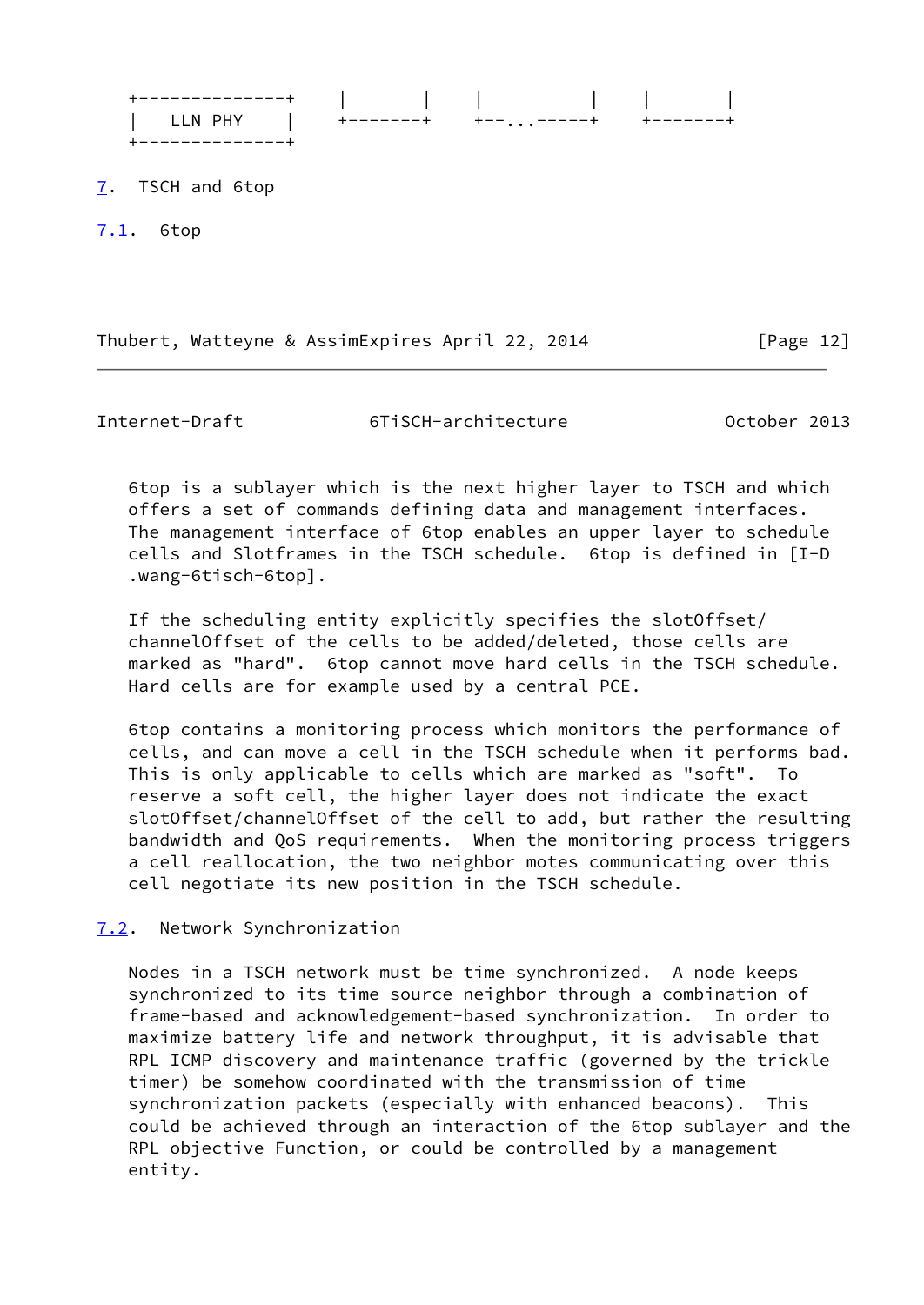Time distribution requires a loop-less structure. Nodes taken in a synchronization loop will rapidly desynchronize from the network and become isolated. It is expected that a RPL DAG with a dedicated global Instance is deployed for the purpose of time synchronization. That Instance is referred to as the Time Synchronization Global Instance (TSGI). The TSGI can be operated in either of the 3 modes that are detailed in RPL [\[RFC6550](https://datatracker.ietf.org/doc/pdf/rfc6550)] section "3.1.3. Instances, DODAGs, and DODAG Versions". Multiple uncoordinated DODAGs with independent roots may be used if all the roots share a common time source such as the Global Positioning System (GPS). In the absence of a common time source, the TSGI should form a single DODAG with a virtual root. A backbone network is then used to synchronize and coordinate RPL operations between the backbone routers that act as sinks for the LLN.

Thubert, Watteyne & AssimExpires April 22, 2014 [Page 13]

<span id="page-15-1"></span>

Internet-Draft 6TiSCH-architecture October 2013

 A node that has not joined the TSGI advertises a MAC level Join Priority of 0xFF to notify its neighbors that is is not capable of serving as time parent. A node that has joined the TSGI advertises a MAC level Join Priority set to its DAGRank() in that Instance, where DAGRank() is the operation specified in  $[REC6550]$ , section "3.5.1. Rank Comparison".

 A root is configured or obtains by some external means the knowledge of the RPLInstanceID for the TSGI. The root advertises its DagRank in the TSGI, that MUST be less than 0xFF, as its Join Priority (JP) in its IEEE802.15.4e Extended Beacons (EB). We'll note that the JP is now specified between 0 and 0x3F leaving 2 bit sin the octet unused in the IEEE802.15.4e specification. After concertation with IEEE authors, it was asserted that 6TiSCH can make a full use of the octet to carry an integer value up to 0xFF.

 A node that reads a Join Priority of less than 0xFF should join the neighbor with the lesser Join Priority and use it as time parent. If the node is configured to serve as time parent, then the node should join the TSGI, obtain a Rank in that Instance and start advertising its own DagRank in the TSGI as its Join Priority in its EBs.

<span id="page-15-0"></span>[7.3](#page-15-0). Slotframes and Priorities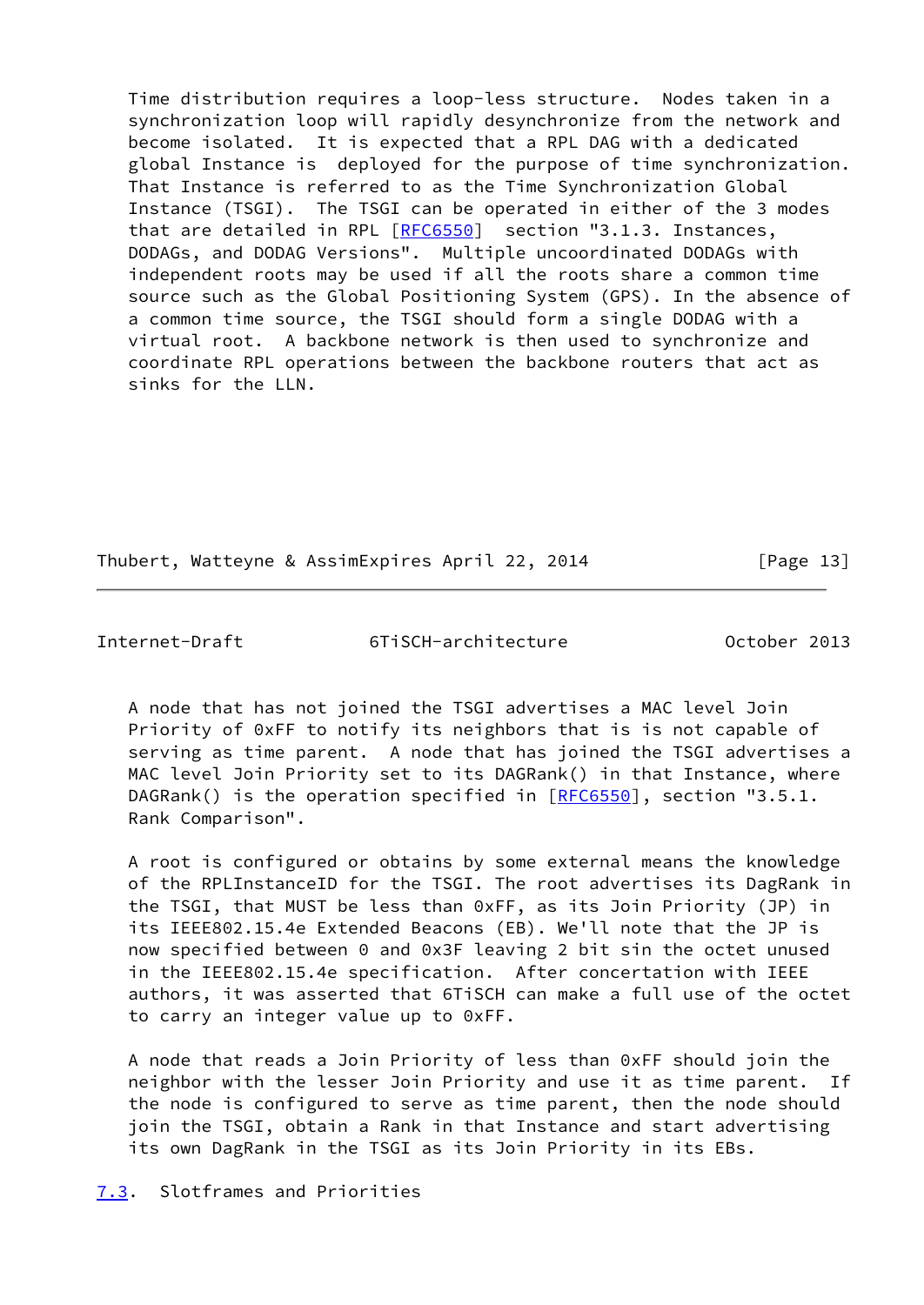6top uses priority queues to manage concurrent data flows of different priorities. When a packet is received from an higher layer for transmission, the I-MUX module of 6top inserts that packet in the outgoing queue which matches the packet best (DSCP can therefore be used). At each scheduled transmit slot, the MUX module looks for the frame in all the outgoing queues that best matches the cells. If a frame is found, it is given to TSCH for transmission.

# <span id="page-16-0"></span>[7.4](#page-16-0). Packet Marking and Handling

 reservation Deterministic flow allocation (hard reservation of timeslots) eg centralized RSVP? metrics? Hop-by-hop interaction with 6top. Lazy reservation (use shared slots to transport extra burst and then dynamically (de)allocate) Classical QoS (dynamic based on observation)

<span id="page-16-1"></span>[8](#page-16-1). Schedule Management Mechanisms

 6TiSCH uses 4 paradigms to manage the TSCH schedule of the LLN nodes: Static Scheduling, Neighbor-to-Neighbor Scheduling, Multihop Monitoring and Scheduling, and Hop-by-hop Scheduling. Multiple mechanisms are proposed that implement the associated Interaction Models, and can be combined and used in the same LLN. Which mechanism(s) are used depends on application requirements.

<span id="page-16-2"></span>[8.1](#page-16-2). Minimal Static Scheduling

Thubert, Watteyne & AssimExpires April 22, 2014 [Page 14]

<span id="page-16-4"></span>Internet-Draft 6TiSCH-architecture October 2013

 A static TSCH schedule can be used to bootstrap a network, as a initial phase during implementation, or as a fall-back mechanism in case of network malfunction. This scheduled can be preconfigured, or learnt by a node when joining the network, but it remains unchanged after the node has joined a network. The Routing Protocol for LLNs (RPL) is used on the resulting network. This "minimal" scheduling mechanism that implements this paradigm is detailed in [I-D .vilajosana-6tisch-minimal].

<span id="page-16-3"></span>[8.2](#page-16-3). Neighbor-to-Neighbor Scheduling

The 6top sublayer  $[I-D.wang-6tisch-6top]$  $[I-D.wang-6tisch-6top]$  defines a protocol for neighbor nodes to reserve soft cells to one another. Because this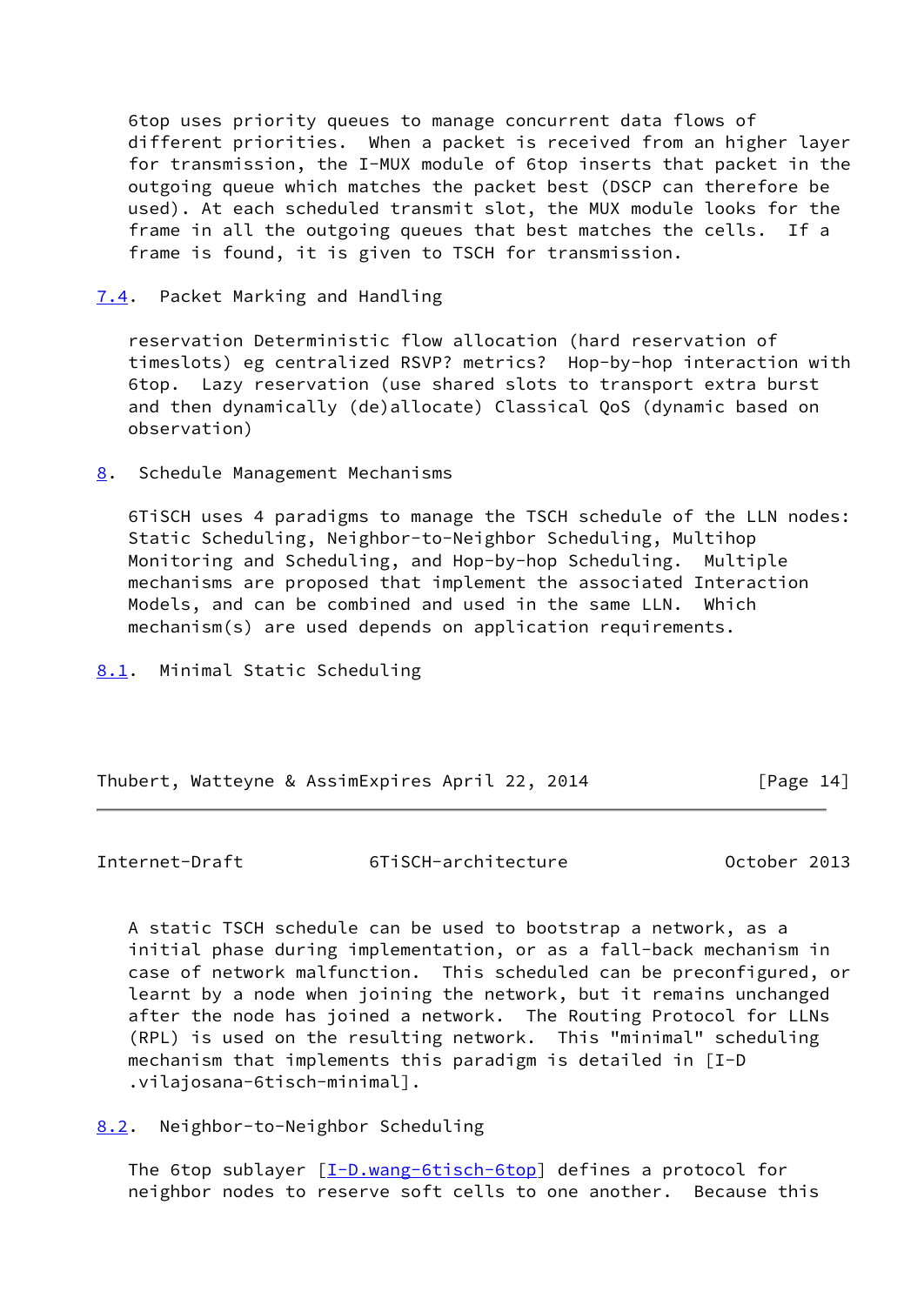reservation is done without global knowledge of the schedule of nodes in the LLN, scheduling collisions are possible. 6top defines a monitoring process which continuously tracks the packet delivery ratio of soft cells. It uses these statistics to trigger the relocation of a soft cell in the schedule, using a negotiation protocol between the neighbors nodes communicating over that cell.

 Monitoring and relocation is done in the 6top layer. For the upper layer, the connection between two neighbor node appears as an number of cells. Depending on the traffic requirements, the upper layer can request 6top to add or delete a number of cells scheduled to a particular neighbor, without being responsible for choosing the exact slotOffset/channelOffset of those cells.

<span id="page-17-0"></span>[8.3](#page-17-0). Remote Monitoring and Schedule Management

 [I-D.sudhaakar-6tisch-coap] defines an mapping of 6top's set of commands to CoAP resources. This allows an entity to interact with the 6top layer of a node that is multiple hops away. [I-D.sudhaakar- 6tisch-coap] defines the CoAP resources and associated methods (GET/ PUT/POST/DELETE). The payload of those signalling packets use CBOR to encode the different fields sent and received.

 Being able to interact with the 6top sublayer of a node multiple hops away can be used for monitoring, scheduling, or a combination of both. The architecture supports variations on the deployment model, and focuses on the flows rather than the whether there is a proxy or a translational operation on the way.

 The entity issuing the CoAP requests can be a central scheduling entity (e.g. a PCE), a node multiple hops away with the authority to modify the TSCH schedule (e.g. the head of a local cluster), or a external device monitoring the overall state of the network (e.g. NME). The architecture allows for different types of interactions between this CoAP client and a node in the network:

 Query The CoAP client may retrieve information from a specific node in the network. This is typically a CoAP GET request issued on the appropriate resource on the node.

Thubert, Watteyne & AssimExpires April 22, 2014 [Page 15]

<span id="page-17-1"></span>Internet-Draft 6TiSCH-architecture October 2013

 Report The CoAP client may register for periodic updates from a resource, for example to monitor the state of some statistics maintained by the node. This is typically done through CoAP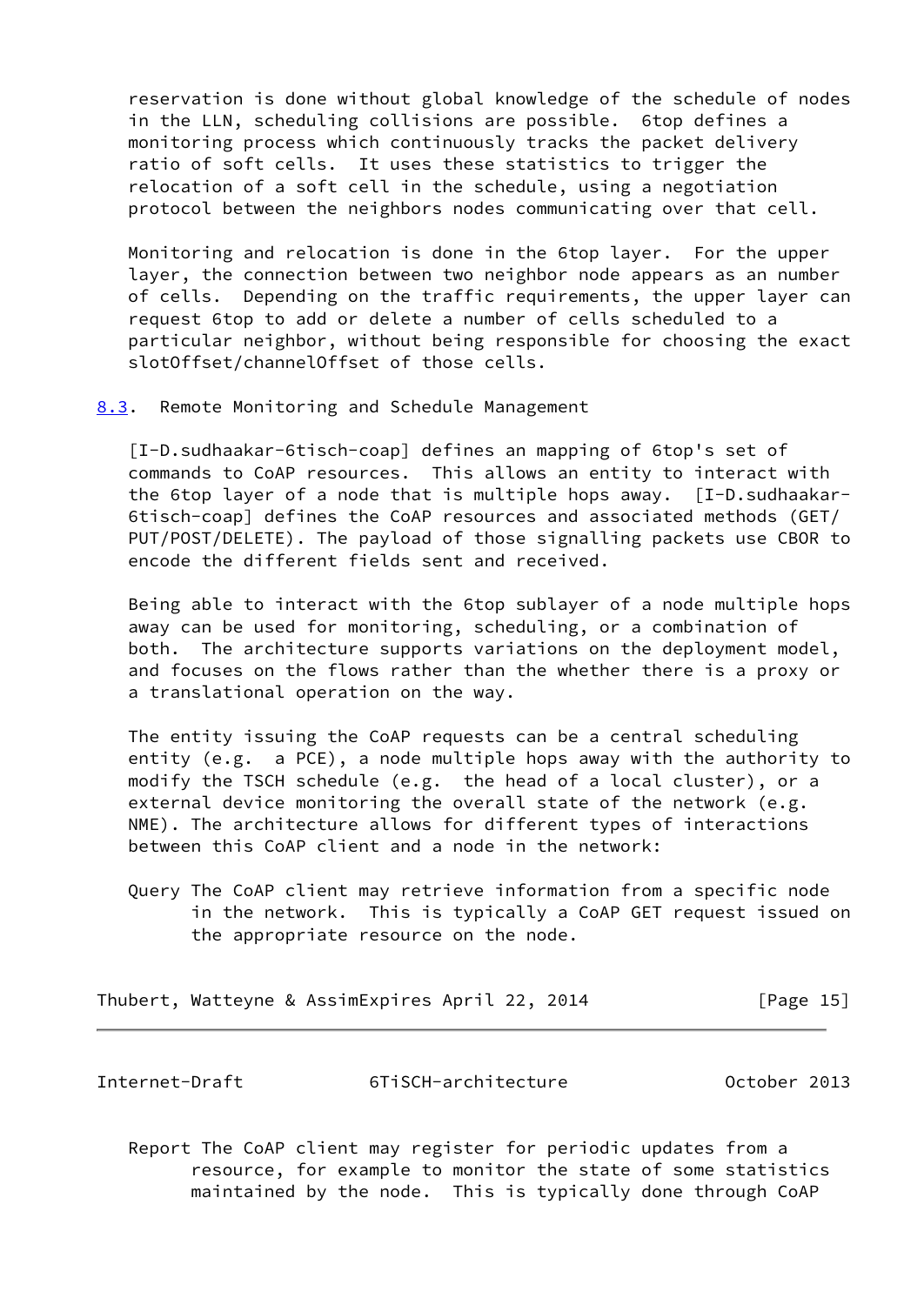Observe.

- Action The CoAP client may request the node to take some action, for example add a cell to its TSCH schedule. This is typically a CoAP PUT/POST/DELETE request issued on the appropriate resource on the node.
- Request The node may issue a request to the client to trigger some action, for example the calculation of a multi-hop route. This is typically a CoAP POST request issued by the node on the appropriate resource on the CoAP client.
- Event The node may indicate the occurrence of a specific event to the CoAP client, for example the discovery of a new neighbor. This is typically a CoAP PUT request issued by the node on the appropriate resource on the CoAP client.

 [I-D.sudhaakar-6tisch-coap] defines the a basic set of CoAP resources. For cases where extra functionality is needed, the draft also defines the concept of "profiles", as well as a mechanism for a CoAP client to discover the profiles installed on a node.

<span id="page-18-0"></span>[8.4](#page-18-0). Hop-by-hop Scheduling

 A node can reserve a track to a destination node multiple hops away by installing soft cells at each intermediate node. This forms a track of soft cells. It is the responsibility of the 6top sublayer of each node on the track to monitor these soft cells and trigger reallocations when needed.

This hop-by-hop reservation mechanism is similar to [\[RFC2119](https://datatracker.ietf.org/doc/pdf/rfc2119)] and [\[RFC5974](https://datatracker.ietf.org/doc/pdf/rfc5974)]. The protocol for a node to trigger hop-by-hop scheduling is not defined yet.

<span id="page-18-1"></span>[9](#page-18-1). Centralized vs. Distributed Routing

 6TiSCH supports a mixed model of centralized routes and distributed routes. Centralized routes can for example computed by a entity such as a PCE. Distributed routes are computed by the RPL routing protocol.

 Both may inject routes in the Routing Tables of the 6TiSCH routers. In either case, each route is associated with a topology that is indexed by an RPLInstanceID, as defined in RPL [\[RFC6550](https://datatracker.ietf.org/doc/pdf/rfc6550)]. RPL and PCE rely on shared sources to define Global and Local RPLInstanceIDs.

 It is possible for centralized and distributed routing to share a same topology. In this case, centralizes routes have precedence over distributed routes in case of a conflict.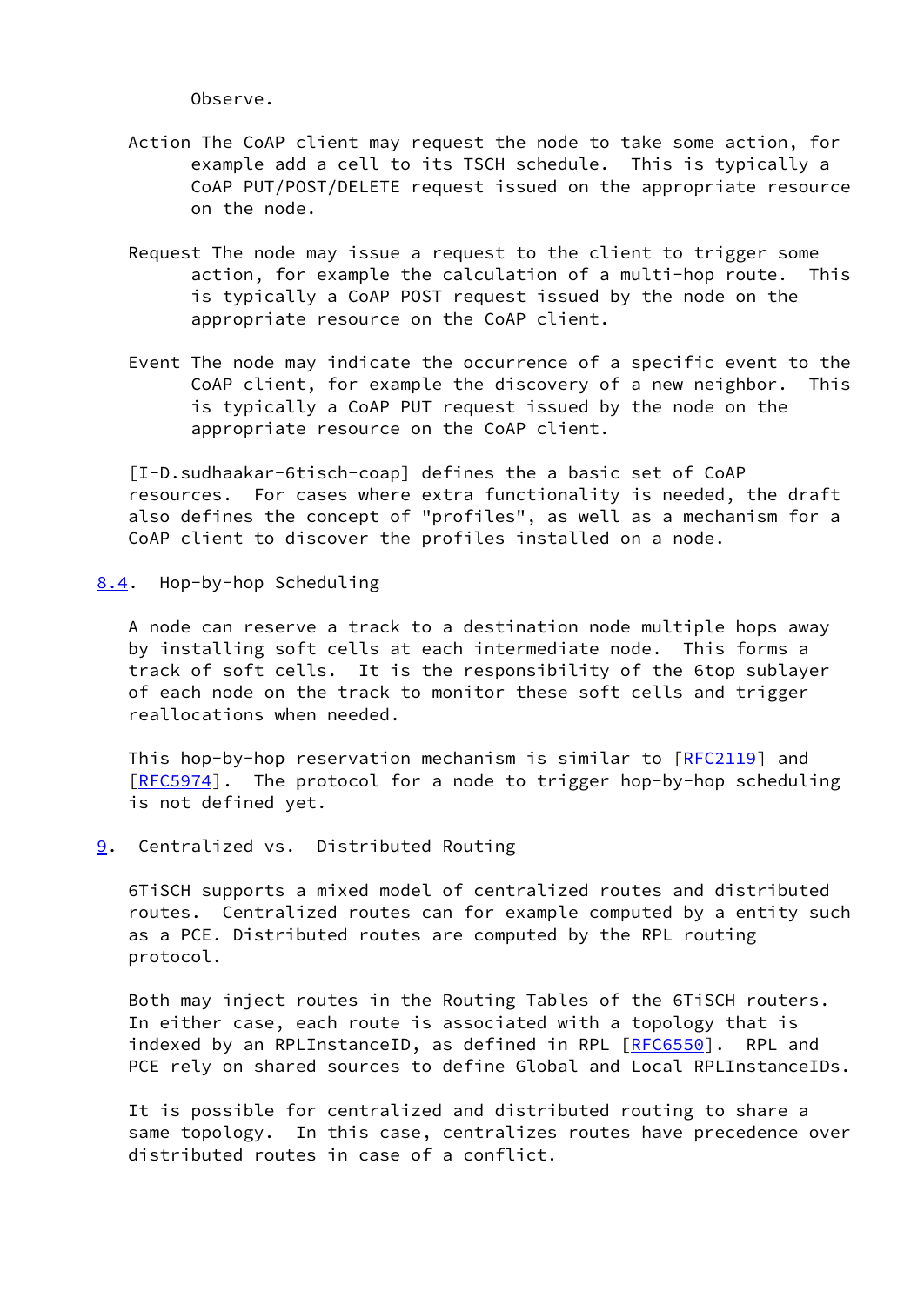<span id="page-19-1"></span>Internet-Draft 6TiSCH-architecture October 2013

 Inside the 6TiSCH domain, the flow label is used to indicate the topology that must be used for routing. The associated Routing Tables are discussed in [\[I-D.thubert-roll-flow-label](#page-21-3)].

<span id="page-19-0"></span>[10.](#page-19-0) IANA Considerations

This specification does not require IANA action.

<span id="page-19-2"></span>[11.](#page-19-2) Security Considerations

This specification is not found to introduce new security threat.

- <span id="page-19-3"></span>[12.](#page-19-3) Acknowledgements
- <span id="page-19-4"></span>[13.](#page-19-4) References
- <span id="page-19-5"></span>[13.1](#page-19-5). Normative References
	- [RFC2119] Bradner, S., "Key words for use in RFCs to Indicate Requirement Levels", [BCP 14](https://datatracker.ietf.org/doc/pdf/bcp14), [RFC 2119](https://datatracker.ietf.org/doc/pdf/rfc2119), March 1997.
	- [RFC2460] Deering, S.E. and R.M. Hinden, "Internet Protocol, Version 6 (IPv6) Specification", [RFC 2460,](https://datatracker.ietf.org/doc/pdf/rfc2460) December 1998.
	- [RFC3444] Pras, A. and J. Schoenwaelder, "On the Difference between Information Models and Data Models", [RFC 3444](https://datatracker.ietf.org/doc/pdf/rfc3444), January 2003.
	- [RFC4080] Hancock, R., Karagiannis, G., Loughney, J. and S. Van den Bosch, "Next Steps in Signaling (NSIS): Framework", [RFC](https://datatracker.ietf.org/doc/pdf/rfc4080) [4080,](https://datatracker.ietf.org/doc/pdf/rfc4080) June 2005.
	- [RFC4291] Hinden, R. and S. Deering, "IP Version 6 Addressing Architecture", [RFC 4291](https://datatracker.ietf.org/doc/pdf/rfc4291), February 2006.
	- [RFC4861] Narten, T., Nordmark, E., Simpson, W. and H. Soliman, "Neighbor Discovery for IP version 6 (IPv6)", [RFC 4861](https://datatracker.ietf.org/doc/pdf/rfc4861), September 2007.
	- [RFC4862] Thomson, S., Narten, T. and T. Jinmei, "IPv6 Stateless Address Autoconfiguration", [RFC 4862,](https://datatracker.ietf.org/doc/pdf/rfc4862) September 2007.
	- [RFC5191] Forsberg, D., Ohba, Y., Patil, B., Tschofenig, H. and A.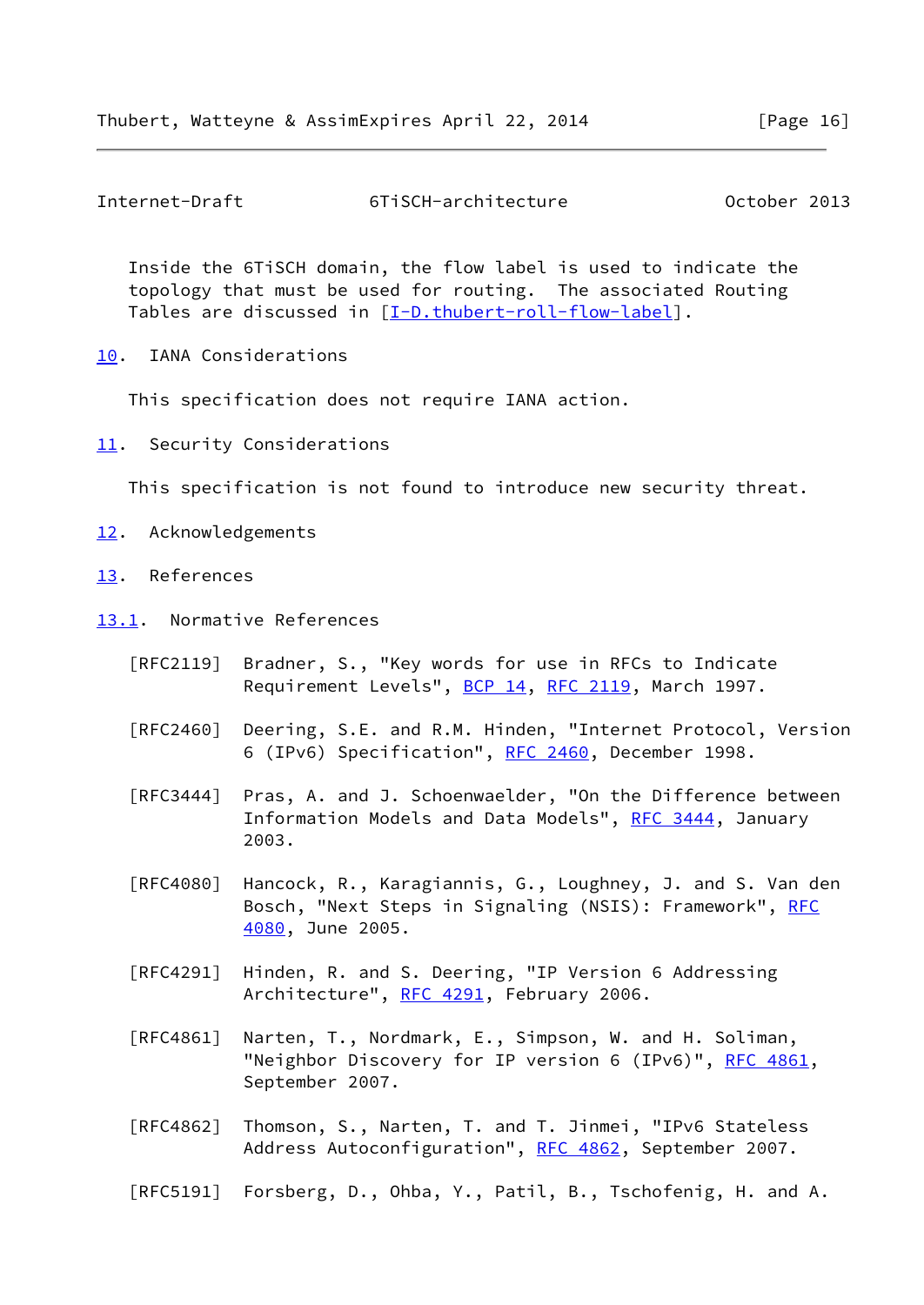Yegin, "Protocol for Carrying Authentication for Network Access (PANA)", [RFC 5191,](https://datatracker.ietf.org/doc/pdf/rfc5191) May 2008.

- [RFC5889] Baccelli, E. and M. Townsley, "IP Addressing Model in Ad Hoc Networks", [RFC 5889](https://datatracker.ietf.org/doc/pdf/rfc5889), September 2010.
- [RFC5974] Manner, J., Karagiannis, G. and A. McDonald, "NSIS Signaling Layer Protocol (NSLP) for Quality-of-Service Signaling", [RFC 5974,](https://datatracker.ietf.org/doc/pdf/rfc5974) October 2010.

Thubert, Watteyne & AssimExpires April 22, 2014 [Page 17]

<span id="page-20-1"></span>Internet-Draft 6TiSCH-architecture October 2013

- [RFC6282] Hui, J. and P. Thubert, "Compression Format for IPv6 Datagrams over IEEE 802.15.4-Based Networks", [RFC 6282](https://datatracker.ietf.org/doc/pdf/rfc6282), September 2011.
- [RFC6550] Winter, T., Thubert, P., Brandt, A., Hui, J., Kelsey, R., Levis, P., Pister, K., Struik, R., Vasseur, JP. and R. Alexander, "RPL: IPv6 Routing Protocol for Low-Power and Lossy Networks", [RFC 6550,](https://datatracker.ietf.org/doc/pdf/rfc6550) March 2012.
- [RFC6775] Shelby, Z., Chakrabarti, S., Nordmark, E. and C. Bormann, "Neighbor Discovery Optimization for IPv6 over Low-Power Wireless Personal Area Networks (6LoWPANs)", [RFC 6775](https://datatracker.ietf.org/doc/pdf/rfc6775), November 2012.
- <span id="page-20-2"></span><span id="page-20-0"></span>[13.2](#page-20-0). Informative References
	- [I-D.chakrabarti-nordmark-6man-efficient-nd] Chakrabarti, S., Nordmark, E. and M. Wasserman, "Efficiency aware IPv6 Neighbor Discovery Optimizations", Internet-Draft [draft-chakrabarti-nordmark-6man-efficient](https://datatracker.ietf.org/doc/pdf/draft-chakrabarti-nordmark-6man-efficient-nd-01) [nd-01,](https://datatracker.ietf.org/doc/pdf/draft-chakrabarti-nordmark-6man-efficient-nd-01) November 2012.

 [I-D.ietf-roll-rpl-industrial-applicability] Phinney, T., Thubert, P. and R. Assimiti, "RPL applicability in industrial networks", Internet-Draft [draft-ietf-roll-rpl-industrial-applicability-01](https://datatracker.ietf.org/doc/pdf/draft-ietf-roll-rpl-industrial-applicability-01), September 2013.

[I-D.ohba-6tisch-security]

 Chasko, S., Das, S., Lopez, R., Ohba, Y., Thubert, P. and A. Yegin, "Security Framework and Key Management Protocol Requirements for 6TiSCH", Internet-Draft [draft-ohba-](https://datatracker.ietf.org/doc/pdf/draft-ohba-6tisch-security-00)[6tisch-security-00,](https://datatracker.ietf.org/doc/pdf/draft-ohba-6tisch-security-00) October 2013.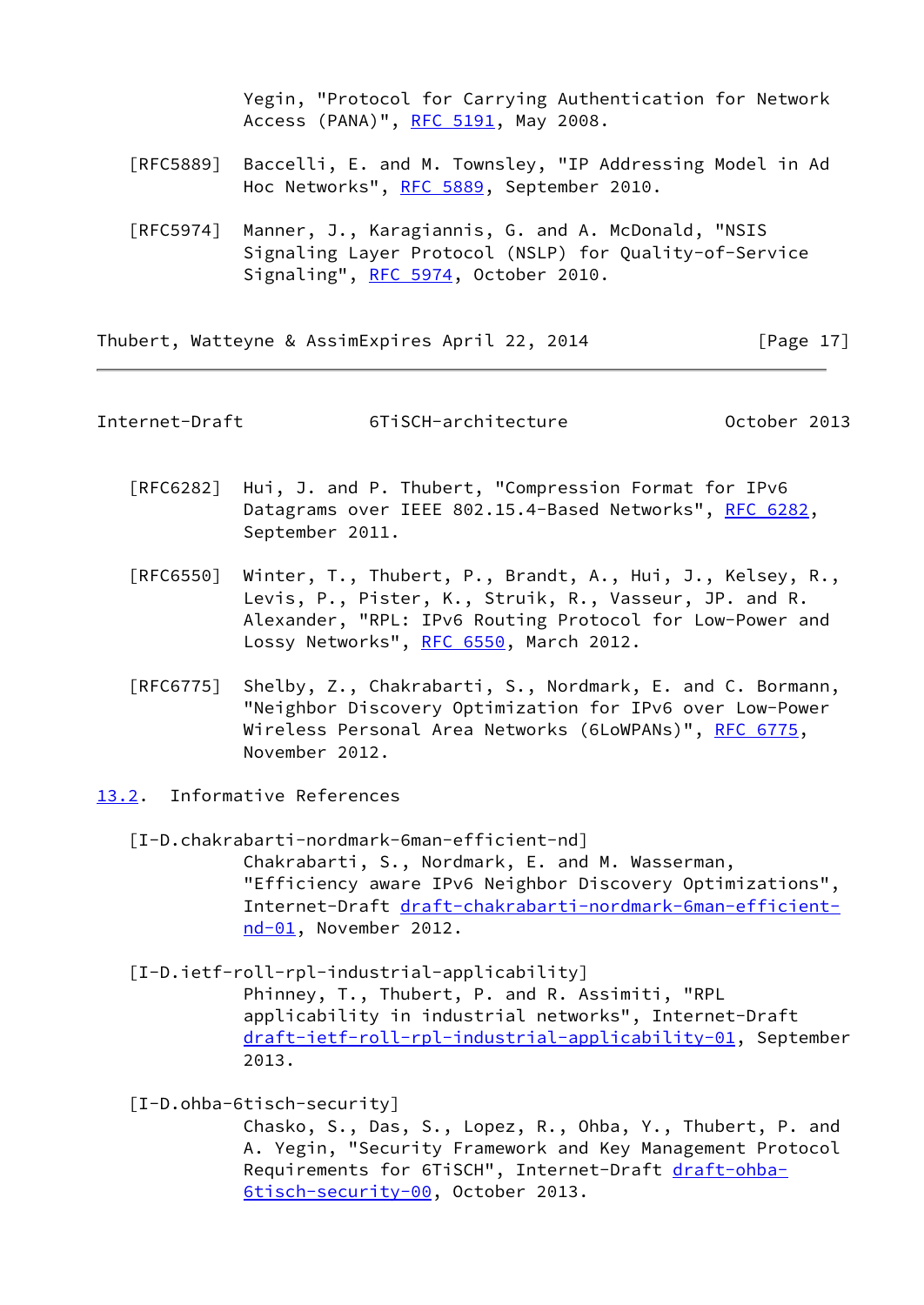<span id="page-21-3"></span><span id="page-21-2"></span><span id="page-21-1"></span><span id="page-21-0"></span>

|                | [I-D.palattella-6tisch-terminology]<br>Palattella, M., Thubert, P., Watteyne, T. and Q. Wang,<br>"Terminology in IPv6 over the TSCH mode of IEEE<br>802.15.4e", Internet-Draft draft-palattella-6tisch-<br>terminology-00, October 2013. |              |
|----------------|------------------------------------------------------------------------------------------------------------------------------------------------------------------------------------------------------------------------------------------|--------------|
|                | [I-D.sudhaakar-6tisch-coap]<br>Watteyne, T., "6TiSCH Data Model for CoAP", Internet-Draft<br>draft-sudhaakar-6tisch-coap-00, October 2013.                                                                                               |              |
|                | [I-D.svshah-tsvwg-lln-diffserv-recommendations]<br>Shah, S. and P. Thubert, "Differentiated Service Class<br>Recommendations for LLN Traffic", Internet-Draft draft-<br>svshah-tsvwg-lln-diffserv-recommendations-00, February<br>2013.  |              |
|                | [I-D.thubert-6lowpan-backbone-router]<br>Thubert, P., "6LoWPAN Backbone Router", Internet-Draft<br>draft-thubert-6lowpan-backbone-router-03, February 2013.                                                                              |              |
|                | Thubert, Watteyne & AssimExpires April 22, 2014                                                                                                                                                                                          | [Page $18$ ] |
| Internet-Draft | 6TiSCH-architecture                                                                                                                                                                                                                      | October 2013 |
|                | [I-D.thubert-roll-flow-label]<br>Thubert, P., "Use of the IPv6 Flow Label within an LLN",<br>Internet-Draft draft-thubert-roll-flow-label-02, November<br>2012.                                                                          |              |
|                | [I-D.thubert-roll-forwarding-frags]<br>Thubert, P. and J. Hui, "LLN Fragment Forwarding and<br>Recovery", Internet-Draft draft-thubert-roll-forwarding-<br>frags-01, February 2013.                                                      |              |
|                | [I-D.vilajosana-6tisch-minimal]<br>Vilajosana, X. and K. Pister, "Minimal 6TiSCH<br>Configuration", Internet-Draft draft-vilajosana-6tisch-<br>minimal-00, October 2013.                                                                 |              |
|                | [I-D.wang-6tisch-6top]<br>Wang, Q., Vilajosana, X. and T. Watteyne, "6TiSCH<br>Operation Sublayer (6top)", Internet-Draft draft-wang-<br>6tisch-6top-00, October 2013.                                                                   |              |
|                | [I-D.watteyne-6tisch-tsch]<br>Watteyne, T., "Using IEEE802.15.4e TSCH in an LLN context:<br>Overview, Problem Statement and Goals", Internet-Draft                                                                                       |              |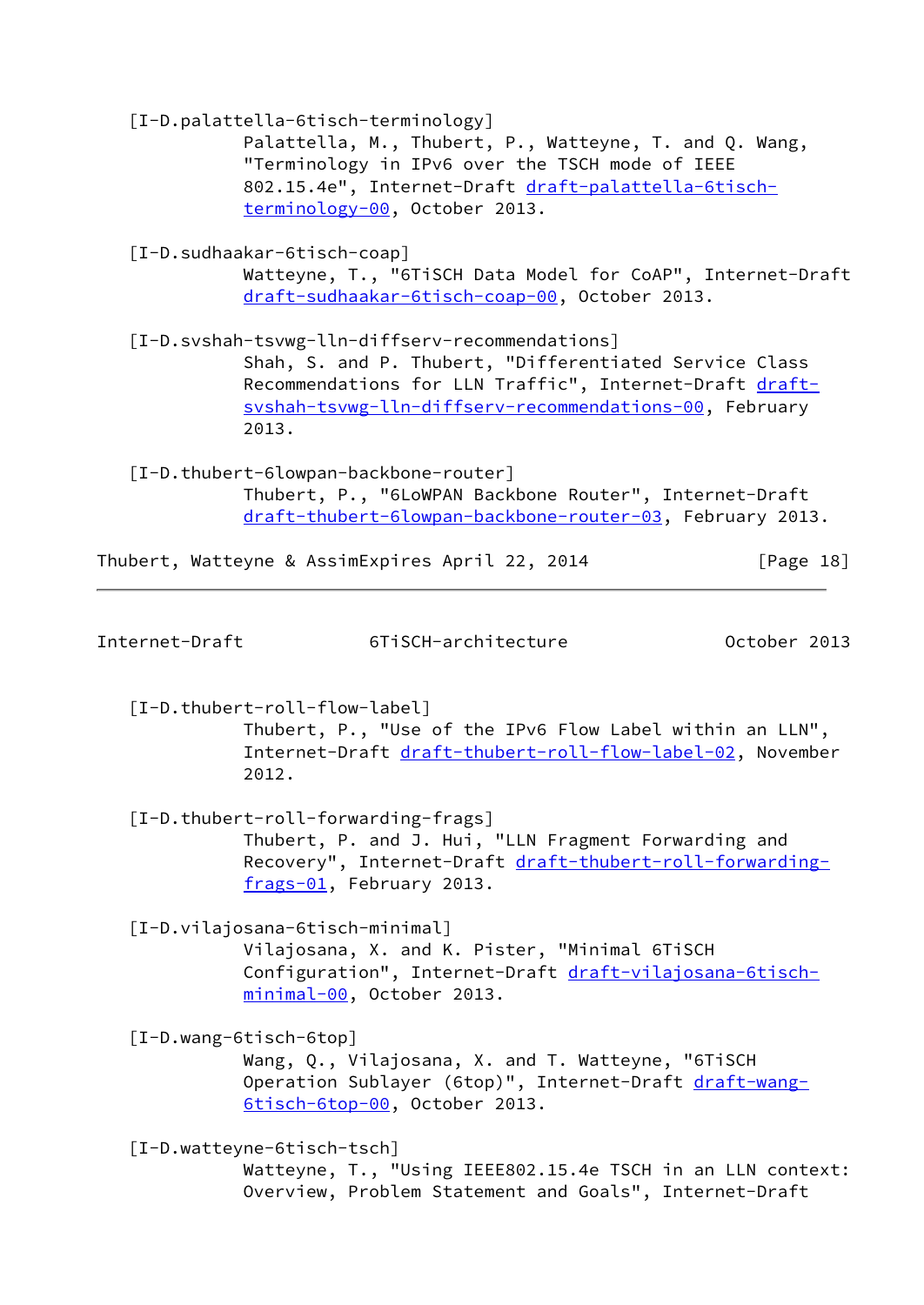[draft-watteyne-6tisch-tsch-00,](https://datatracker.ietf.org/doc/pdf/draft-watteyne-6tisch-tsch-00) October 2013.

- <span id="page-22-3"></span><span id="page-22-0"></span>[13.3](#page-22-0). External Informative References
	- [HART] www.hartcomm.org, "Highway Addressable Remote Transducer, a group of specifications for industrial process and control devices administered by the HART Foundation", .
	- [IEEE802.1TSNTG]

 IEEE Standards Association, "IEEE 802.1 Time-Sensitive Networks Task Group", March 2013, [<http://www.ieee802.org/](http://www.ieee802.org/1/pages/avbridges.html) [1/pages/avbridges.html](http://www.ieee802.org/1/pages/avbridges.html)>.

<span id="page-22-1"></span>[IEEE802154e]

 IEEE standard for Information Technology, "IEEE std. 802.15.4e, Part. 15.4: Low-Rate Wireless Personal Area Networks (LR-WPANs) Amendament 1: MAC sublayer", April 2012.

<span id="page-22-2"></span>[ISA100.11a]

 ISA, "ISA100, Wireless Systems for Automation", May 2008, <[http://www.isa.org/Community/](http://www.isa.org/Community/SP100WirelessSystemsforAutomation) [SP100WirelessSystemsforAutomation>](http://www.isa.org/Community/SP100WirelessSystemsforAutomation).

Authors' Addresses

Thubert, Watteyne & AssimExpires April 22, 2014 [Page 19]

Internet-Draft 6TiSCH-architecture October 2013

 Pascal Thubert, editor Cisco Systems, Inc Building D 45 Allee des Ormes - BP1200 MOUGINS - Sophia Antipolis, 06254 FRANCE

 Phone: +33 497 23 26 34 Email: pthubert@cisco.com

 Thomas Watteyne Linear Technology, Dust Networks Product Group